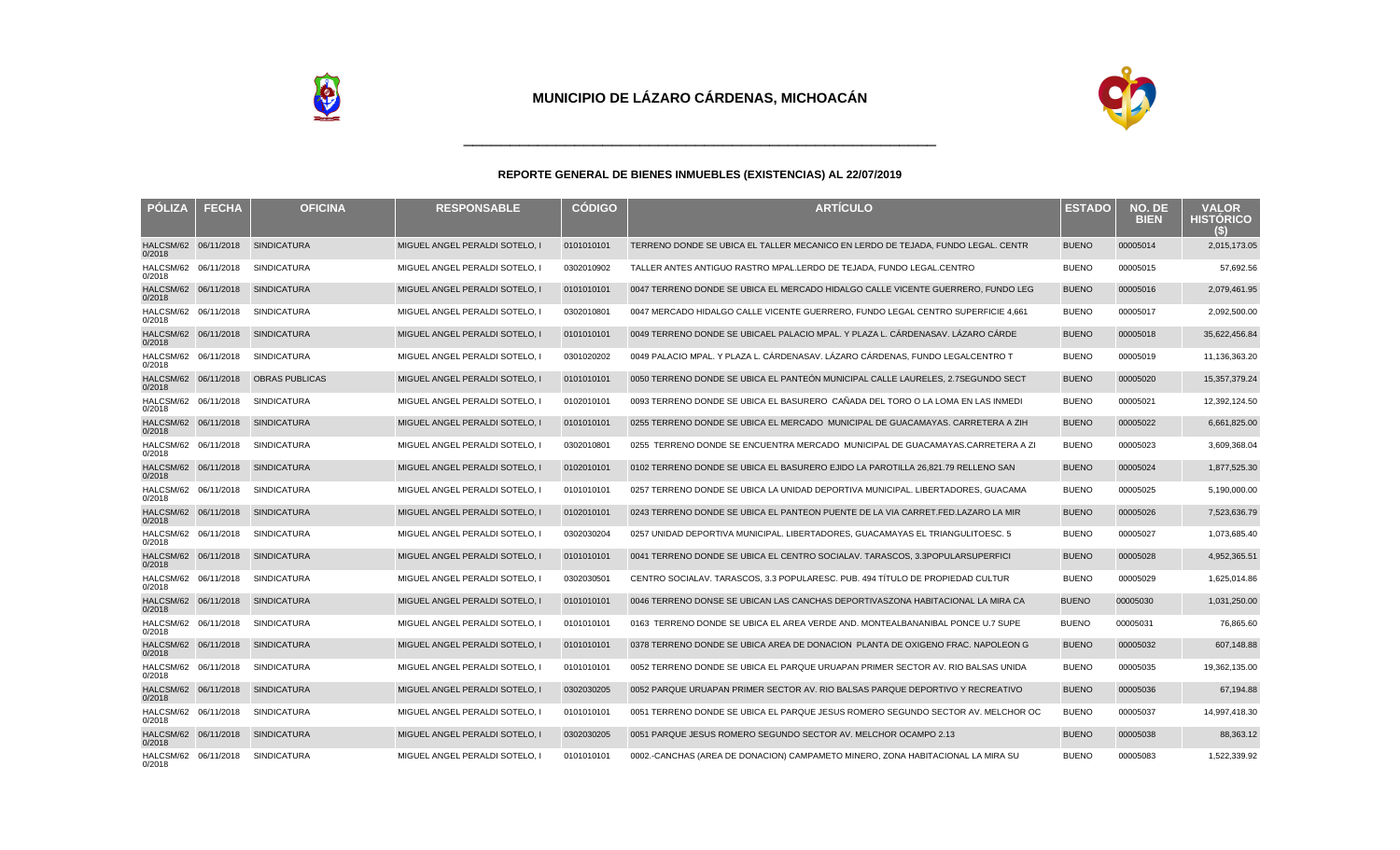| HALCSM/62 06/11/2018<br>0/2018 | <b>SINDICATURA</b>         | MIGUEL ANGEL PERALDI SOTELO. I | 0101010101 | 0003.- JUEGOS INFANTILES CAMPAMENTO OBRERO, CALLE NUEVA ROSITA SUPERFICIE -775.2 | <b>BUENO</b> | 00005084 | 213,180.00 |
|--------------------------------|----------------------------|--------------------------------|------------|----------------------------------------------------------------------------------|--------------|----------|------------|
| HALCSM/62 06/11/2018<br>0/2018 | <b>SINDICATURA</b>         | MIGUEL ANGEL PERALDI SOTELO. I | 0101010101 | 0004 AREA VERDE (SIN USO) CUARTO SECTOR, CALLE SANTOS DEGOLLADO, 4.5 SUPERFICIE  | <b>BUENO</b> | 00005085 | 293,160.92 |
| HALCSM/62 06/11/2018<br>0/2018 | <b>SINDICATURA</b>         | MIGUEL ANGEL PERALDI SOTELO. I | 0101010101 | 0005 JARDIN CUARTO SECTOR, AND. FCO. DIAZ BARRIGA, 4.4 SUPERFICIE- 840.80        | <b>BUENO</b> | 00005086 | 371,633.60 |
| HALCSM/62 06/11/2018<br>0/2018 | <b>SINDICATURA</b>         | MIGUEL ANGEL PERALDI SOTELO, I | 0101010101 | 0006 JARDIN CUARTO SECTOR, C. SANTOS DEGOLADO, 4.4 SUPERFICIE- 48.50             | <b>BUENO</b> | 00005087 | 21,437.00  |
| HALCSM/62 06/11/2018<br>0/2018 | <b>SINDICATURA</b>         | MIGUEL ANGEL PERALDI SOTELO. I | 0101010101 | 0007 JARDIN CUARTO SECTOR, AND. FCO. DIAZ BARRIGA, 4.4 SUPERFICIE - 245.70       | <b>BUENO</b> | 00005088 | 108,599.40 |
| HALCSM/62 06/11/2018<br>0/2018 | <b>SINDICATURA</b>         | MIGUEL ANGEL PERALDI SOTELO. I | 0101010101 | 0008 JARDIN CUARTO SECTOR, AND. ALBINO ARANDA, 4.5 SUPERFICIE - 895.76           | <b>BUENO</b> | 00005089 | 395,925.92 |
| HALCSM/62 06/11/2018<br>0/2018 | <b>TESORERIA MUNICIPAL</b> | MIGUEL ANGEL PERALDI SOTELO. I | 0101010101 | 0009 JARDIN CUARTO SECTOR, CALLE JUAN DE DIOS, 4.5 SUPERFICIE - 836.05           | <b>BUENO</b> | 00005090 | 369,534.10 |
| HALCSM/62 06/11/2018<br>0/2018 | <b>SINDICATURA</b>         | MIGUEL ANGEL PERALDI SOTELO. I | 0101010101 | 0011 JARDIN CUARTO SECTOR, AND. GUTIERREZ CORREA, 4.4 SUPERFICIE - 156.72        | <b>BUENO</b> | 00005091 | 69,270.24  |
| HALCSM/62 06/11/2018<br>0/2018 | <b>SINDICATURA</b>         | MIGUEL ANGEL PERALDI SOTELO. I | 0101010101 | 0013 JARDIN CUARTO SECTOR, JOAQUIN DE LA GARZA, 4.7 SUPERFICIE - 80.14           | <b>BUENO</b> | 00005092 | 35,421.88  |
| HALCSM/62 06/11/2018<br>0/2018 | <b>SINDICATURA</b>         | MIGUEL ANGEL PERALDI SOTELO. I | 0101010101 | 0018 JARDIN CUARTO SECTOR , MARIANO TORRES ARANDA, 4.7 SUPERFICIE - 170.2        | <b>BUENO</b> | 00005093 | 75,228.40  |
| HALCSM/62 06/11/2018<br>0/2018 | <b>SINDICATURA</b>         | MIGUEL ANGEL PERALDI SOTELO. I | 0101010101 | 0019 JARDIN CUARTO SECTOR, C. PONCIANO ARRIAGA 4.6 SUPERFICIE - 155.09           | <b>BUENO</b> | 00005094 | 68,549.78  |



| <b>PÓLIZA</b>                  | <b>FECHA</b> | <b>OFICINA</b>     | <b>RESPONSABLE</b>             | <b>CÓDIGO</b> | <b>ARTÍCULO</b>                                                                  | <b>ESTADO</b> | NO. DE<br><b>BIEN</b> | <b>VALOR</b><br><b>HISTÓRICO</b><br>$\left(5\right)$ |
|--------------------------------|--------------|--------------------|--------------------------------|---------------|----------------------------------------------------------------------------------|---------------|-----------------------|------------------------------------------------------|
| HALCSM/62 06/11/2018<br>0/2018 |              | <b>SINDICATURA</b> | MIGUEL ANGEL PERALDI SOTELO. I | 0101010101    | 0021 JARDIN AMPLIACIÓN JARENI, AV. TARRASCOS, 3.7 SUPERFICIE - 4,151.49          | <b>BUENO</b>  | 00005095              | 1,834,958.58                                         |
| HALCSM/62 06/11/2018<br>0/2018 |              | <b>SINDICATURA</b> | MIGUEL ANGEL PERALDI SOTELO. I | 0101010101    | 0022 JARDIN TERCER SECTOR, CALLE FCO. J. MUJICA, 3.1.3 SUPERFICIE - 159.39       | <b>BUENO</b>  | 00005096              | 84,954.87                                            |
| HALCSM/62 06/11/2018<br>0/2018 |              | <b>SINDICATURA</b> | MIGUEL ANGEL PERALDI SOTELO. I | 0101010101    | 0023 JARDIN TERCER SECTOR, CALLE CAMILO ARREAGA, 3.1.2 SUPERFICIE - 107.01 M2    | <b>BUENO</b>  | 00005097              | 57,036.33                                            |
| HALCSM/62 06/11/2018<br>0/2018 |              | <b>SINDICATURA</b> | MIGUEL ANGEL PERALDI SOTELO. I | 0101010101    | 0024 JARDIN TERCER SECTOR, CALLE NO. 2,3.1.1 SUPERFICIE - 100.00 M2              | <b>BUENO</b>  | 00005098              | 53,300.00                                            |
| HALCSM/62 06/11/2018<br>0/2018 |              | <b>SINDICATURA</b> | MIGUEL ANGEL PERALDI SOTELO. I | 0101010101    | 0025 JARDIN POPULAR INDECO, AV. TARASCOS, 3.7 SUPERFICIE - 1371.13 M2            | <b>BUENO</b>  | 00005099              | 606,039.46                                           |
| HALCSM/62 06/11/2018<br>0/2018 |              | <b>SINDICATURA</b> | MIGUEL ANGEL PERALDI SOTELO. I | 0101010101    | 0027 AREA VERDE (SIN USO) JARENI, PACANDA, 3.7 SUPERFICIE - 750.00 M2            | <b>BUENO</b>  | 00005100              | 331,500.00                                           |
| HALCSM/62 06/11/2018<br>0/2018 |              | <b>SINDICATURA</b> | MIGUEL ANGEL PERALDI SOTELO. I | 0101010101    | 0029 JARDIN CUARTO SECTOR, JOAQUIN GARNICA G., 4.7 SUPERFICIE - 28.21M2          | <b>BUENO</b>  | 00005101              | 12,468.82                                            |
| HALCSM/62 06/11/2018<br>0/2018 |              | <b>SINDICATURA</b> | MIGUEL ANGEL PERALDI SOTELO. I | 0101010101    | 0030 JARDIN TERCER SECTOR. CALLE LUIS CABRERA, 3.1.3 SUPERFICIE - 121.95M        | <b>BUENO</b>  | 00005102              | 64,999.35                                            |
| HALCSM/62 06/11/2018<br>0/2018 |              | <b>SINDICATURA</b> | MIGUEL ANGEL PERALDI SOTELO. I | 0101010101    | 0031 JARDIN CUARTO SECTOR, JUAN DE DIOS ARIAS, 4.5 SUPERFICIE - 815.32           | <b>BUENO</b>  | 00005103              | 360,371.44                                           |
| HALCSM/62 06/11/2018<br>0/2018 |              | <b>SINDICATURA</b> | MIGUEL ANGEL PERALDI SOTELO. I | 0101010101    | 0032 JARDIN CAMPAMENTO OBRERO, RETORNO LAS TRUCHAS, LA MIRA SUPERFICIE - 611.71M | <b>BUENO</b>  | 00005104              | 105,825.83                                           |
| HALCSM/62 06/11/2018<br>0/2018 |              | <b>SINDICATURA</b> | MIGUEL ANGEL PERALDI SOTELO. I | 0101010101    | 0033 JARDIN CUARTO SECTOR, AV, CONSTITUYENTES, 4.8 SUPERFICIE - 1175.2M2         | <b>BUENO</b>  | 00005105              | 1,175.20                                             |
| HALCSM/62 06/11/2018<br>0/2018 |              | <b>SINDICATURA</b> | MIGUEL ANGEL PERALDI SOTELO, I | 0101010101    | 0034 JARDIN CUARTO SECTOR, AND. ESTEBAN PAEZ, 4.6 SUPERFICIE - 116.95M2          | <b>BUENO</b>  | 00005106              | 51,691.90                                            |
| HALCSM/62 06/11/2018<br>0/2018 |              | <b>SINDICATURA</b> | MIGUEL ANGEL PERALDI SOTELO. I | 0101010101    | CANCELADO                                                                        | <b>BUENO</b>  | 00005107              | 0.00                                                 |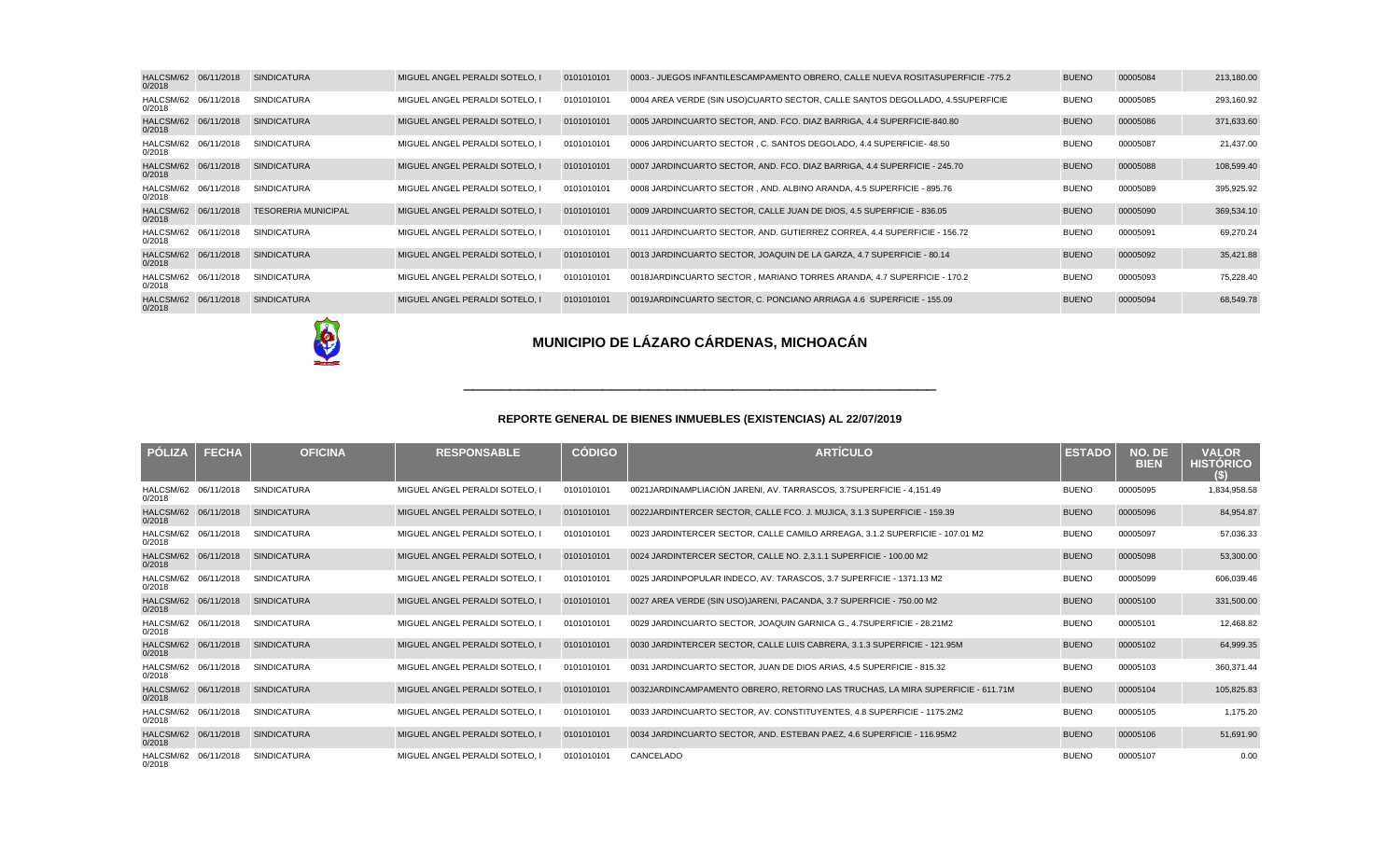| HALCSM/62 06/11/2018<br>0/2018 | <b>SINDICATURA</b> | MIGUEL ANGEL PERALDI SOTELO, I | 0101010101 | 0035 JARDIN CUARTO SECTOR, C. PONCIANO ARRIAGA 4.6 SUPERFICIE - 523.38           | <b>BUENO</b> | 00005108 | 231,333.96       |
|--------------------------------|--------------------|--------------------------------|------------|----------------------------------------------------------------------------------|--------------|----------|------------------|
| HALCSM/62 06/11/2018<br>0/2018 | <b>SINDICATURA</b> | MIGUEL ANGEL PERALDI SOTELO.   | 0101010101 | 0036 JARDIN CUARTO SECTOR, AND. FCO. ZARCO, 4.6 SUPERFICIE - 101.12M2            | <b>BUENO</b> | 00005109 | 44,695.04        |
| HALCSM/62 06/11/2018<br>0/2018 | <b>SINDICATURA</b> | MIGUEL ANGEL PERALDI SOTELO, I | 0101010101 | 0037 CAMPO DE FUTBOL LUCRECIA TORIZ, GUACAMAYAS SUPERFICIE - 18,071.50M2         | <b>BUENO</b> | 00005110 | 3,126,369.50     |
| HALCSM/62 06/11/2018<br>0/2018 | <b>SINDICATURA</b> | MIGUEL ANGEL PERALDI SOTELO, I | 0101010101 | 0038 PARQUE ERANDENI SEGUNDO SECTOR, AV. MELCHOR OCAMPO, 2.15 SUPERFICIE - 26,93 | <b>BUENO</b> | 00005111 | 19,153,309.05    |
| HALCSM/62 06/11/2018<br>0/2018 | <b>SINDICATURA</b> | MIGUEL ANGEL PERALDI SOTELO.   | 0302030205 | 0038 PARQUE ERANDENI SEGUNDO SECTOR, AV. MELCHOR OCAMPO, 2.15                    | <b>BUENO</b> | 00005112 | 88,240.76        |
| HALCSM/62 06/11/2018<br>0/2018 | <b>SINDICATURA</b> | MIGUEL ANGEL PERALDI SOTELO.   | 0101010101 | 0039 CANCHAS DEPORTIVAS COL. LAS TORRES. INT. DEL CONJUNTO HABITACIONAL, 3.9 SUP | <b>BUENO</b> | 00005113 | 201,825.00       |
| HALCSM/62 06/11/2018<br>0/2018 | <b>SINDICATURA</b> | MIGUEL ANGEL PERALDI SOTELO, I | 0101010101 | 0043 LAVADEROS PUBLICOS PRIMER SECTOR, AV, RIO BALSAS, 1.7 SUPERFICIE - 13.849.5 | <b>BUENO</b> | 00005114 | 11, 162, 713. 12 |
| HALCSM/62 06/11/2018<br>0/2018 | <b>SINDICATURA</b> | MIGUEL ANGEL PERALDI SOTELO, I | 0101010101 | 0044 LOTE NO. 3 URBANO (SIN USO) RESIDENCIAL LAS TRUCAHS, P. JACARANDAS M2-19, G | <b>BUENO</b> | 00005115 | 198,900.00       |
| HALCSM/62 06/11/2018<br>0/2018 | <b>SINDICATURA</b> | MIGUEL ANGEL PERALDI SOTELO, I | 0101010101 | 0045 LOTE NO. 4 URBANO (SIN USO) RESIDENCIAL LAS TRUCAHS, P. JACARANDAS M2-19, G | <b>BUENO</b> | 00005116 | 198,900.00       |
| HALCSM/62 06/11/2018<br>0/2018 | <b>SINDICATURA</b> | MIGUEL ANGEL PERALDI SOTELO, I | 0101010101 | 0048 MERCADO NO. 2 LAZARO CARDENAS TERCER SECTOR, AV. TARASCOS, 3.3 SUPERFICIE - | <b>BUENO</b> | 00005117 | 2,136,240.00     |
| HALCSM/62 06/11/2018<br>0/2018 | <b>SINDICATURA</b> | MIGUEL ANGEL PERALDI SOTELO, I | 0302010801 | 0048 MERCADO NO. 2 LAZARO CARDENAS TERCER SECTOR, AV. TARASCOS, 3.3              | <b>BUENO</b> | 00005118 | 2,339,339.98     |
| HALCSM/62 06/11/2018<br>0/2018 | <b>SINDICATURA</b> | MIGUEL ANGEL PERALDI SOTELO, I | 0101010101 | 0053 PERGOLA MUNICIPAL CENTRO, AV. REFORMA FUNDO LEGAL SUPERFICIE - 3,879.61M2   | <b>BUENO</b> | 00005119 | 3,472,250.95     |
| HALCSM/62 06/11/2018<br>0/2018 | <b>SINDICATURA</b> | MIGUEL ANGEL PERALDI SOTELO, I | 0302030301 | 0053 PERGOLA MUNICIPAL CENTRO, AV. REFORMA FUNDO LEGAL                           | <b>BUENO</b> | 00005120 | 83,129.30        |
| HALCSM/62 06/11/2018<br>0/2018 | <b>SINDICATURA</b> | MIGUEL ANGEL PERALDI SOTELO, I | 0101010101 | 0054 PLAZA LAS TORRES, AV. MARINA NACIONAL, 3.9 SUPERFICIE - 576.58M2            | <b>BUENO</b> | 00005121 | 358,056.18       |
| HALCSM/62 06/11/2018<br>0/2018 | <b>SINDICATURA</b> | MIGUEL ANGEL PERALDI SOTELO, I | 0101010101 | 0055 PLAZA CUARTO SECTOR, AND. BASILIO PEREZ G., 4.6 SUPERFICIE - 561.68M2       | <b>BUENO</b> | 00005122 | 248,262.56       |
| HALCSM/62 06/11/2018<br>0/2018 | <b>SINDICATURA</b> | MIGUEL ANGEL PERALDI SOTELO,   | 0101010101 | 0056 PLAZA CUARTO SECTOR, SANTOS DEGOLLADO, 4.4 SUPERFICIE - 1,455.20M2          | <b>BUENO</b> | 00005123 | 643,198.40       |
| HALCSM/62 06/11/2018<br>0/2018 | <b>SINDICATURA</b> | MIGUEL ANGEL PERALDI SOTELO, I | 0101010101 | 0057 AREA DE DONACIÓN FRACCIONAMIENTO 18 DE MARZO. CIRCUITO MAGNA, 5.4 SUPERFIC  | <b>BUENO</b> | 00005124 | 455,556.14       |
| HALCSM/62 06/11/2018<br>0/2018 | SINDICATURA        | MIGUEL ANGEL PERALDI SOTELO, I | 0101010101 | 0058 PLAZA COL. LAS TORRES, INT. DEL CONJUNTO HABITACIONAL, 3.2 SUPERFICIE - 588 | <b>BUENO</b> | 00005125 | 365,228.73       |
| HALCSM/62 06/11/2018<br>0/2018 | <b>SINDICATURA</b> | MIGUEL ANGEL PERALDI SOTELO, I | 0101010101 | 0059 PLAZA AMPLIACIÓN JARENI, AND. "J", 3.3 SUPERFICIE - 1,260.00M2              | <b>BUENO</b> | 00005126 | 556,920.00       |
| HALCSM/62 06/11/2018<br>0/2018 | <b>SINDICATURA</b> | MIGUEL ANGEL PERALDI SOTELO, I | 0101010101 | 0060 CANCHAS DEPORTIVAS COL. LAS TORRES, INT. DEL CONJUNTO HABITACIONAL, 3.9 SUP | <b>BUENO</b> | 00005127 | 605,232.81       |
| HALCSM/62 06/11/2018<br>0/2018 | <b>SINDICATURA</b> | MIGUEL ANGEL PERALDI SOTELO, I | 0101010101 | 0061 PLAZA APATZINGÀN PRIMER SECTOR, AND. APATZINGÀN, 1.9 SUPERFICIE - 756.03M2  | <b>BUENO</b> | 00005128 | 469,994.63       |
| HALCSM/62 06/11/2018<br>0/2018 | SINDICATURA        | MIGUEL ANGEL PERALDI SOTELO, I | 0101010101 | 0062 PLAZA BUENOS AIRES PRIMER SECTOR, AND. SAN LUIS POTOSI, 1.6 SUPERFICIE - 71 | <b>BUENO</b> | 00005129 | 523,319.98       |



#### **REPORTE GENERAL DE BIENES INMUEBLES (EXISTENCIAS) AL 22/07/2019**

\_\_\_\_\_\_\_\_\_\_\_\_\_\_\_\_\_\_\_\_\_\_\_\_\_\_\_\_\_\_\_\_\_\_\_\_\_\_\_\_\_\_\_\_\_\_\_\_\_\_\_

| <b>PÓLIZA</b>                  | <b>FECHA</b> | <b>OFICINA</b>                   | <b>RESPONSABLE</b>             | <b>CÓDIGO</b> | <b>ARTICULO</b>                                                                | $\sqrt{2}$ EST $\Lambda$ | NO. DE<br><b>BIEN</b> | <b>VALOR</b><br><b>HISTORICO</b> |
|--------------------------------|--------------|----------------------------------|--------------------------------|---------------|--------------------------------------------------------------------------------|--------------------------|-----------------------|----------------------------------|
| 0/2018                         |              | HALCSM/62 06/11/2018 SINDICATURA | MIGUEL ANGEL PERALDI SOTELO, I | 0101010101    | 0063 PLAZA CEREZOS SEGUNDO SECTOR, AND. CEREZOS, 2.10 SUPERFICIE - 303.84M2    | <b>BUENO</b>             | 00005130              | 188,684.64                       |
| HALCSM/62 06/11/2018<br>0/2018 |              | SINDICATURA                      | MIGUEL ANGEL PERALDI SOTELO. I | 0101010101    | 0064 PLAZA CIRUELOS SEGUNDO SECTOR, A ND. CIRUELOS, 2.11 SUPERFICIE - 650.55M2 | <b>BUENO</b>             | 00005131              | 403,991.55                       |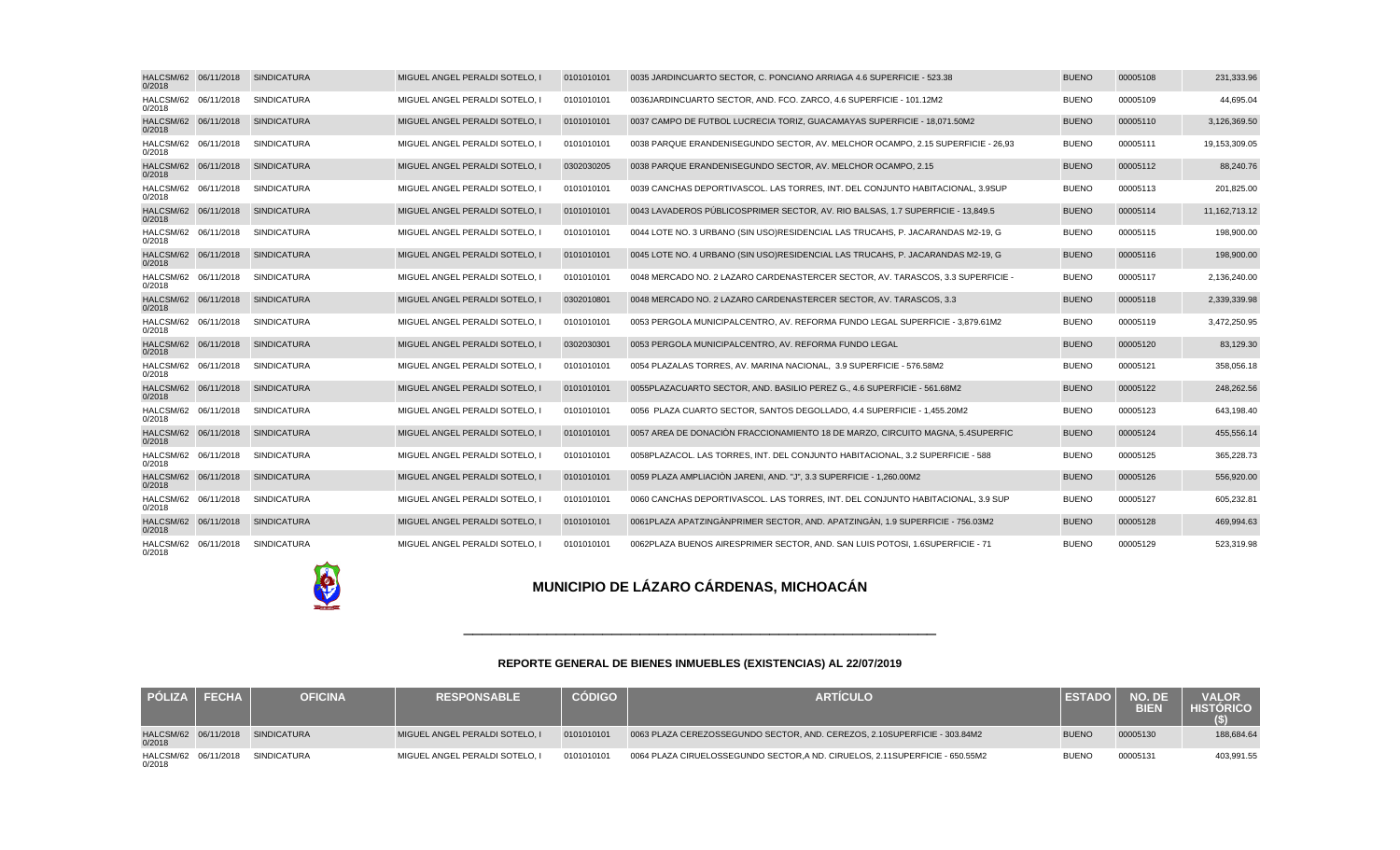| 0/2018 | HALCSM/62 06/11/2018 | SINDICATURA        | MIGUEL ANGEL PERALDI SOTELO, I | 0101010101 | 0065 PLAZA DE LAS ROSAS SEGUNDO SECTOR, CALLE CAOBA, 2.9 SUPERFICIE - 195.09M2   | <b>BUENO</b> | 00005132 | 121,150.89    |
|--------|----------------------|--------------------|--------------------------------|------------|----------------------------------------------------------------------------------|--------------|----------|---------------|
| 0/2018 | HALCSM/62 06/11/2018 | SINDICATURA        | MIGUEL ANGEL PERALDI SOTELO, I | 0101010101 | 0067 PLAZA GIRASOLES SEGUNDO SECTOR, AND. GIRASOLES, 2.10 SUPERFICIE - 747.47M2  | <b>BUENO</b> | 00005133 | 464,178.87    |
| 0/2018 | HALCSM/62 06/11/2018 | <b>SINDICATURA</b> | MIGUEL ANGEL PERALDI SOTELO, I | 0101010101 | 0069 PLAZA JOSE VASCONCELOS SEGUNDO SECTOR, C. JOSE VASCONCELOS, 2.13 SUPERFICIE | <b>BUENO</b> | 00005134 | 415,728.45    |
| 0/2018 | HALCSM/62 06/11/2018 | <b>SINDICATURA</b> | MIGUEL ANGEL PERALDI SOTELO, I | 0101010101 | 0070 PLAZA JUSTO SIERRA SEGUNDO SECTOR, CALLE JUSTO SIERRA, 2.13 SUPERFICIE - 37 | <b>BUENO</b> | 00005135 | 232,875.00    |
| 0/2018 | HALCSM/62 06/11/2018 | <b>SINDICATURA</b> | MIGUEL ANGEL PERALDI SOTELO. I | 0101010101 | 0071 PLAZA L.G. URBINA SEGUNDO SECTOR. CALLE PACUAL OROZCO, 2.12 SUPERFICIE - 1  | <b>BUENO</b> | 00005136 | 675,784.62    |
| 0/2018 | HALCSM/62 06/11/2018 | SINDICATURA        | MIGUEL ANGEL PERALDI SOTELO, I | 0101010101 | 0072 PLAZA LIRIOS SEGUNDO SECTOR, AND. LIRIOS, 2.9 SUPERFICIE - 356.70M2         | <b>BUENO</b> | 00005137 | 221,510.70    |
| 0/2018 | HALCSM/62 06/11/2018 | <b>SINDICATURA</b> | MIGUEL ANGEL PERALDI SOTELO, I | 0101010101 | 0073 PLAZA MANUEL M. SEGUNDO SECTOR, CALLE ENRIQUE RAMOS, 2.13 SUPERFICIE - 545  | <b>BUENO</b> | 00005138 | 338,569.20    |
| 0/2018 | HALCSM/62 06/11/2018 | <b>SINDICATURA</b> | MIGUEL ANGEL PERALDI SOTELO. I | 0101010101 | 0074 PLAZA MERIDA PRIMER SECTOR, AND, MERIDA, 1.9 SUPERFICIE - 819.39M2          | <b>BUENO</b> | 00005139 | 508,841.19    |
| 0/2018 | HALCSM/62 06/11/2018 | <b>SINDICATURA</b> | MIGUEL ANGEL PERALDI SOTELO, I | 0101010101 | 0076 PLAZA PASCUAL OROZCO SEGUNDO SECTOR, AND. JESUS URIETA, 2.13 SUPERFICIE - 4 | <b>BUENO</b> | 00005140 | 285,039.00    |
| 0/2018 | HALCSM/62 06/11/2018 | <b>SINDICATURA</b> | MIGUEL ANGEL PERALDI SOTELO, I | 0101010101 | 0078 PLAZA PLAYA AZUL PRIMER SECTOR, CALLE NUEVO, LEON, 1.1 SUPERFICIE - 495.34M | <b>BUENO</b> | 00005141 | 307,606.14    |
| 0/2018 | HALCSM/62 06/11/2018 | <b>SINDICATURA</b> | MIGUEL ANGEL PERALDI SOTELO, I | 0101010101 | 0081 PLAZA SIN NOMBRE LAS TORRES, U-3.2, L.C. SUPERFICIE - 618.70M2              | <b>BUENO</b> | 00005142 | 384,212.70    |
| 0/2018 | HALCSM/62 06/11/2018 | SINDICATURA        | MIGUEL ANGEL PERALDI SOTELO, I | 0101010101 | 0082 PLAZA SIN NOMBRE TERCER SECTOR, CALLE DATILES, 3.1 SUPERFICIE - 1,154.01M2  | <b>BUENO</b> | 00005143 | 716,640.21    |
| 0/2018 | HALCSM/62 06/11/2018 | <b>SINDICATURA</b> | MIGUEL ANGEL PERALDI SOTELO. I | 0101010101 | 0083 AREA DE DONACIÓN FRACCIONAMIENTO 18 DE MARZO, AV, 5 DE FEBRERO, 5.4 SUPERF  | <b>BUENO</b> | 00005144 | 92,506.18     |
| 0/2018 | HALCSM/62 06/11/2018 | <b>SINDICATURA</b> | MIGUEL ANGEL PERALDI SOTELO. I | 0101010101 | 0084 PLAZA SIN NOMBRE TERCER SECTOR, CALLE NO. 6.3.1.1 SUPERFICIE - 222.87M2     | <b>BUENO</b> | 00005145 | 118,789.71    |
| 0/2018 | HALCSM/62 06/11/2018 | SINDICATURA        | MIGUEL ANGEL PERALDI SOTELO, I | 0101010101 | 0085 PLAZA SIN NOMBRE LAS TORRES, MARINA NACIONAL, 3.9 SUPERFICIE - 648.07M2     | <b>BUENO</b> | 00005146 | 402,451.47    |
| 0/2018 | HALCSM/62 06/11/2018 | <b>SINDICATURA</b> | MIGUEL ANGEL PERALDI SOTELO, I | 0101010101 | 0086 PLAZA T. CALIENTE PRIMER SECTOR, CALLE, NAYARIT, 1.5 SUPERFICIE 691.06M2    | <b>BUENO</b> | 00005147 | 556,994.36    |
| 0/2018 | HALCSM/62 06/11/2018 | <b>SINDICATURA</b> | MIGUEL ANGEL PERALDI SOTELO, I | 0101010101 | 0087 PLAZA TANCITARO PRIMER SECTOR, AND. AGUASCALIENTES, 1.2 SUPERFICIE - 633.22 | <b>BUENO</b> | 00005148 | 369,800.48    |
| 0/2018 | HALCSM/62 06/11/2018 | SINDICATURA        | MIGUEL ANGEL PERALDI SOTELO, I | 0101010101 | 0088 PLAZA UNION PRIMER SECTOR, RIO TEPALCATEPEC, 1.4 SUPERFICIE - 1,881.90M2    | <b>BUENO</b> | 00005149 | 1,381,314.60  |
| 0/2018 | HALCSM/62 06/11/2018 | <b>SINDICATURA</b> | MIGUEL ANGEL PERALDI SOTELO, I | 0101010101 | 0090 TERRENO RURAL (SIN USO) EJIDO LA MIRA SUPERFICIE - 1,988.25M2               | <b>BUENO</b> | 00005150 | 343,967.25    |
| 0/2018 | HALCSM/62 06/11/2018 | <b>SINDICATURA</b> | MIGUEL ANGEL PERALDI SOTELO, I | 0101010101 | 0091 PLAZA T/AGUAS NEGRAS ZONA HABITACIONAL SUPERFICIE - 17,100.00M2             | <b>BUENO</b> | 00005151 | 3,693,600.00  |
| 0/2018 | HALCSM/62 06/11/2018 | SINDICATURA        | MIGUEL ANGEL PERALDI SOTELO, I | 0101010101 | 0092 TERRENO RUSTICO (SIN USO) POBLADO DE TEOLAN (CALETA DE CAMPOS) SUPERFICIE - | <b>BUENO</b> | 00005152 | 327,670.00    |
| 0/2018 | HALCSM/62 06/11/2018 | <b>SINDICATURA</b> | MIGUEL ANGEL PERALDI SOTELO, I | 0101010101 | 0094 TERRENO URBANO (SIN USO) SECTIMO SECTOR, U- 7.7 SUPERFICIE - 5,170.90 M2    | <b>BUENO</b> | 00005153 | 2,285,537.80  |
| 0/2018 | HALCSM/62 06/11/2018 | <b>SINDICATURA</b> | MIGUEL ANGEL PERALDI SOTELO, I | 0101010101 | 0095 OFICINAS DE CORREO ANIBAL PONCE, AV. VENEZUELA, U-12 SUPERFICIE - 2,889.64  | <b>BUENO</b> | 00005154 | 936,868.84    |
| 0/2018 | HALCSM/62 06/11/2018 | <b>SINDICATURA</b> | MIGUEL ANGEL PERALDI SOTELO, I | 0101010101 | 0097 UNIDAD DEPORTIVA CAMP. LA MIRA, ZONA HABITACIONAL LA MIRA SUPERFICIE 11,181 | <b>BUENO</b> | 00005155 | 2,504,544.00  |
| 0/2018 | HALCSM/62 06/11/2018 | <b>SINDICATURA</b> | MIGUEL ANGEL PERALDI SOTELO, I | 0101010101 | 0098 UNIDAD DEPORTIVA HABI. LA MIRA AV. FERROTEPEC SUPERFICIE 94,261.58M2        | <b>BUENO</b> | 00005156 | 76,112,639.58 |
| 0/2018 | HALCSM/62 06/11/2018 | SINDICATURA        | MIGUEL ANGEL PERALDI SOTELO, I | 0302030204 | 0098 UNIDAD DEPORTIVA HABI. LA MIRA AV. FERROTEPEC                               | <b>BUENO</b> | 00005157 | 6,924,639.86  |
| 0/2018 | HALCSM/62 06/11/2018 | <b>SINDICATURA</b> | MIGUEL ANGEL PERALDI SOTELO, I | 0101010101 | 0099 ZONA DE RESERVA HABI. LA MIRA AV. FERROTEPEC SUPERFICIE - 3,851.33M2        | <b>BUENO</b> | 00005158 | 831,887.28    |
| 0/2018 | HALCSM/62 06/11/2018 | <b>SINDICATURA</b> | MIGUEL ANGEL PERALDI SOTELO, I | 0101010101 | 0100 ZONA DE RESERVA EJIDO LA PAROTILLA SUPERFICIE - 20,203.71M2                 | <b>BUENO</b> | 00005159 | 4,364,001.36  |
| 0/2018 | HALCSM/62 06/11/2018 | <b>SINDICATURA</b> | MIGUEL ANGEL PERALDI SOTELO, I | 0101010101 | 0103 AREA DE DONACION SAN FRANCISCO GRANJAS AGRICOLAS, CALLE TABASCO, GUACAMAYAS | <b>BUENO</b> | 00005160 | 366,850.00    |
| 0/2018 | HALCSM/62 06/11/2018 | <b>SINDICATURA</b> | MIGUEL ANGEL PERALDI SOTELO, I | 0101010101 | 0106 AREA DE DONACION TINOCO RUBI U- 7.11, CALLE S/N SUPERFICIE - 3,064.54M2     | <b>BUENO</b> | 00005161 | 1,354,526.68  |
| 0/2018 | HALCSM/62 06/11/2018 | <b>SINDICATURA</b> | MIGUEL ANGEL PERALDI SOTELO, I | 0101010101 | 0108 AREA DE DONACION SAMUEL RUIZ U- 7.12 S/N SUPERFICIE - 1,665.45M2            | <b>BUENO</b> | 00005162 | 736,128.90    |
| 0/2018 | HALCSM/62 06/11/2018 | SINDICATURA        | MIGUEL ANGEL PERALDI SOTELO, I | 0101010101 | 0109 AREA DE DONACION COMUNAL MORELOS, S/N GUACAMAYAS SUPERFICIE - 5,618.98M2    | <b>BUENO</b> | 00005163 | 2,483,589.16  |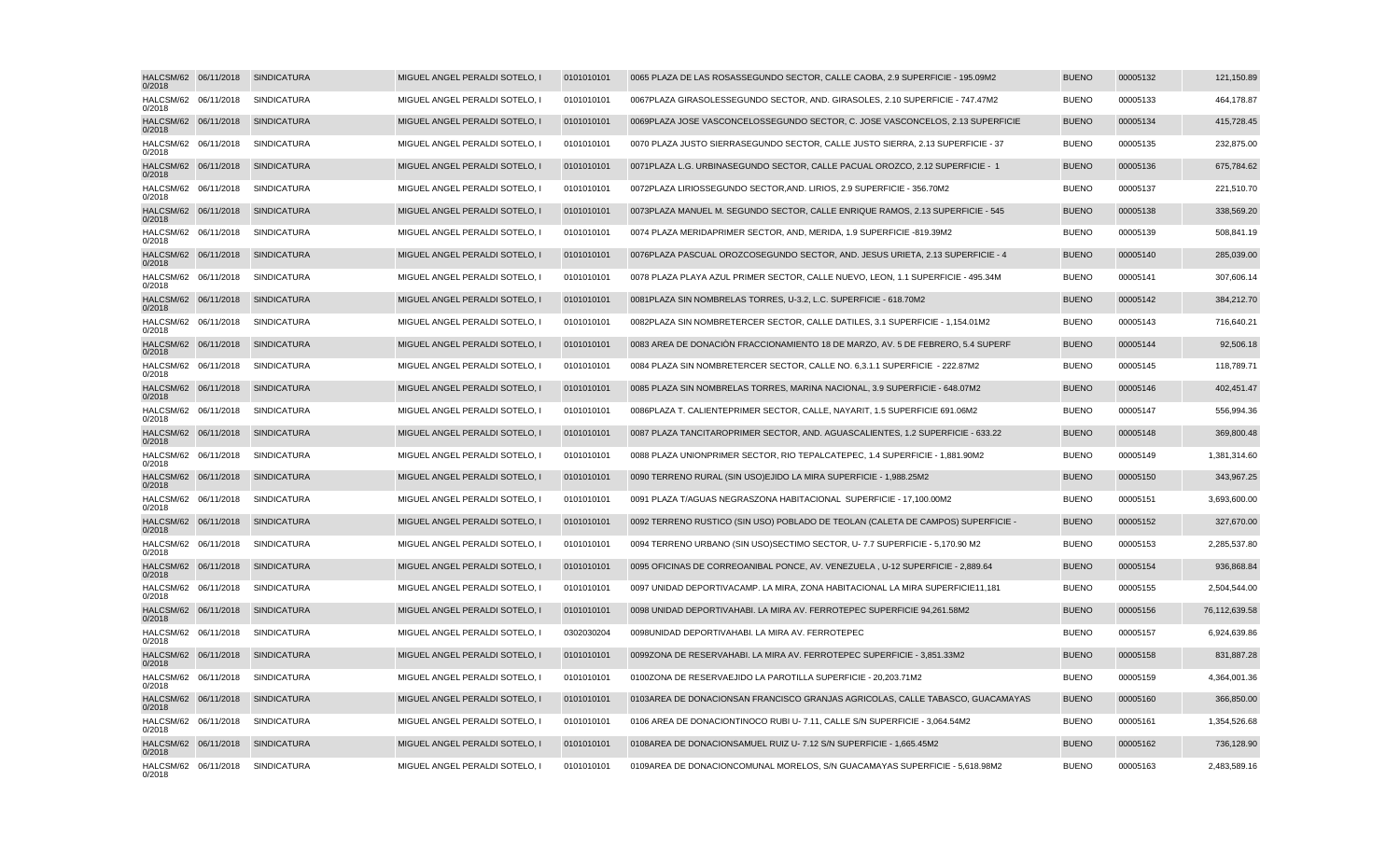

#### **REPORTE GENERAL DE BIENES INMUEBLES (EXISTENCIAS) AL 22/07/2019**

\_\_\_\_\_\_\_\_\_\_\_\_\_\_\_\_\_\_\_\_\_\_\_\_\_\_\_\_\_\_\_\_\_\_\_\_\_\_\_\_\_\_\_\_\_\_\_\_\_\_\_

| <b>POLIZA</b>                  | <b>FECHA</b> | <b>OFICINA</b>     | <b>RESPONSABLE</b>             | <b>CÓDIGO</b> | <b>ARTICULO</b>                                                                  | <b>ESTADO</b> | NO. DE<br><b>BIEN</b> | <b>VALOR</b><br><b>HISTORICO</b> |
|--------------------------------|--------------|--------------------|--------------------------------|---------------|----------------------------------------------------------------------------------|---------------|-----------------------|----------------------------------|
| HALCSM/62 06/11/2018<br>0/2018 |              | <b>SINDICATURA</b> | MIGUEL ANGEL PERALDI SOTELO, I | 0101010101    | 0111 AREA DE DONACION VISTA HERMOSA AEROPUERTO, CANAL DE RIEGO SUPERFICIE - 6,0  | <b>BUENO</b>  | 00005165              | 2,660,283.08                     |
| HALCSM/62 06/11/2018<br>0/2018 |              | <b>SINDICATURA</b> | MIGUEL ANGEL PERALDI SOTELO, I | 0101010101    | 0113 AREA DE DONACION UNIDAD Y PROGRESO U- 7.11 S/N SUPERFICIE - 1,085.00M2      | <b>BUENO</b>  | 00005166              | 479,570.00                       |
| HALCSM/62 06/11/2018<br>0/2018 |              | <b>SINDICATURA</b> | MIGUEL ANGEL PERALDI SOTELO. I | 0101010101    | 0115 AREA VERDE SAN FRANCISCO GRANJAS AGRICOLAS. CALLE GUANAJUATO. GUACAMAYAS SU | <b>BUENO</b>  | 00005167              | 57,040.00                        |
| HALCSM/62 06/11/2018<br>0/2018 |              | <b>SINDICATURA</b> | MIGUEL ANGEL PERALDI SOTELO, I | 0101010101    | 0116 AREA VERDE PESCADOR, S/N, 7.10 SUPERFICIE - 1,036.00M2                      | <b>BUENO</b>  | 00005168              | 457,912.00                       |
| HALCSM/62 06/11/2018<br>0/2018 |              | <b>SINDICATURA</b> | MIGUEL ANGEL PERALDI SOTELO, I | 0101010101    | 0117 AREA VERDE PESCADOR, S/N, 7.10 SUPERFICIE - 957.00M2                        | <b>BUENO</b>  | 00005169              | 422,994.00                       |
| HALCSM/62 06/11/2018<br>0/2018 |              | <b>SINDICATURA</b> | MIGUEL ANGEL PERALDI SOTELO, I | 0101010101    | 0118 AREA VERDE UNIDAD Y PROGRESO, CALLE S/N SUPERFICIE - 1,922.00M2             | <b>BUENO</b>  | 00005170              | 849,524.00                       |
| HALCSM/62 06/11/2018<br>0/2018 |              | <b>SINDICATURA</b> | MIGUEL ANGEL PERALDI SOTELO, I | 0101010101    | 0120 AREA VERDE SAMUEL RUIZ U- 7.12 S/N SUPERFICIE - 1.221.37M2                  | <b>BUENO</b>  | 00005171              | 539,845.54                       |
| HALCSM/62 06/11/2018<br>0/2018 |              | <b>SINDICATURA</b> | MIGUEL ANGEL PERALDI SOTELO, I | 0101010101    | 0121 AREA VERDE VISTA HERMOSA AEROPUERTO, CARRETERA A LAZARO CARDENAS GUACAMAYAS | <b>BUENO</b>  | 00005172              | 135,915.00                       |
| HALCSM/62 06/11/2018<br>0/2018 |              | <b>SINDICATURA</b> | MIGUEL ANGEL PERALDI SOTELO,   | 0101010101    | 0122 AREA VERDE BARRA DE PICHI, S/N 369.00                                       | <b>BUENO</b>  | 00005173              | 78,966.00                        |
| HALCSM/62 06/11/2018<br>0/2018 |              | <b>SINDICATURA</b> | MIGUEL ANGEL PERALDI SOTELO. I | 0101010101    | 0124 BODEGA INDECO, TOLTECA Y AV, TARIACURI, 3º SUPERFICIE - 1.258.26M2          | <b>BUENO</b>  | 00005174              | 451,715.34                       |
| HALCSM/62 06/11/2018<br>0/2018 |              | <b>SINDICATURA</b> | MIGUEL ANGEL PERALDI SOTELO, I | 0101010101    | 0125 PLAZA LUIS ENRIQUE ERRO SEGUNDO SECTOR 2.13 CALLE LUIS ENRIQUE ERRO SUPERFI | <b>BUENO</b>  | 00005175              | 156,156.66                       |
| HALCSM/62 06/11/2018<br>0/2018 |              | <b>SINDICATURA</b> | MIGUEL ANGEL PERALDI SOTELO, I | 0101010101    | 0126 AREA VERDE QUINTO SECTOR 5.9, TLALPUJAHUA SUPERFICIE - 3,587.50M2           | <b>BUENO</b>  | 00005176              | 1,585,675.00                     |
| HALCSM/62 06/11/2018<br>0/2018 |              | <b>SINDICATURA</b> | MIGUEL ANGEL PERALDI SOTELO, I | 0101010101    | 0128 AREA VERDE QUINTO SECTOR 5.11 AND. 6 SUPERFICIE - 577.50M2                  | <b>BUENO</b>  | 00005177              | 255,255.00                       |
| HALCSM/62 06/11/2018<br>0/2018 |              | <b>SINDICATURA</b> | MIGUEL ANGEL PERALDI SOTELO. I | 0101010101    | 0130 AREA VERDE QUINTO SECTOR 5.12. AV. ARTEMIO DEL VALLE ARIZPE SUPERFICIE - 4. | <b>BUENO</b>  | 00005178              | 2,109,533.40                     |
| HALCSM/62 06/11/2018<br>0/2018 |              | <b>SINDICATURA</b> | MIGUEL ANGEL PERALDI SOTELO. I | 0101010101    | 0132 AREA VERDE AMPLIACIÓN JARENI. 3ER. SECTOR. 3.7 SUPERFICIE - 100.33M2        | <b>BUENO</b>  | 00005179              | 39,630.35                        |
| HALCSM/62 06/11/2018<br>0/2018 |              | <b>SINDICATURA</b> | MIGUEL ANGEL PERALDI SOTELO, I | 0101010101    | 0133 PLAZA TERCER SECTOR 3.1, DATILES SUPERFICIE - 477.00M2                      | <b>BUENO</b>  | 00005180              | 296,217.00                       |
| HALCSM/62 06/11/2018<br>0/2018 |              | <b>SINDICATURA</b> | MIGUEL ANGEL PERALDI SOTELO. I | 0101010101    | 0134 AREA VERDE TERCER SECTOR 3.1 NUECES SUPERFICIE - 945.00M2                   | <b>BUENO</b>  | 00005181              | 586,845.00                       |
| HALCSM/62 06/11/2018<br>0/2018 |              | <b>SINDICATURA</b> | MIGUEL ANGEL PERALDI SOTELO, I | 0101010101    | 0135 PLAZA CUARTO SECTOR 4.10, AND, MANUEL AGUIRRE BERLANGA SUPERFICIE - 782.50M | <b>BUENO</b>  | 00005182              | 280,917.50                       |
| HALCSM/62 06/11/2018<br>0/2018 |              | <b>SINDICATURA</b> | MIGUEL ANGEL PERALDI SOTELO, I | 0101010101    | 0136 AREA VERDE CUARTO SECTOR 4.10 AND. SALVADOR ALCARAZ SUPERFICIE - 70.00 M2   | <b>BUENO</b>  | 00005183              | 25,130.00                        |
| HALCSM/62 06/11/2018<br>0/2018 |              | <b>SINDICATURA</b> | MIGUEL ANGEL PERALDI SOTELO, I | 0101010101    | 0137 AREA VERDE CUARTO SECTOR 4.10, AND. CAYETANO ANDRADE SUPERFICIE - 1,688.50  | <b>BUENO</b>  | 00005184              | 746,317.00                       |
| HALCSM/62 06/11/2018<br>0/2018 |              | <b>SINDICATURA</b> | MIGUEL ANGEL PERALDI SOTELO, I | 0101010101    | 0138 AREA VERDE CUARTO SECTOR 4.10, AND, ENRIQUE O, FARRIL SUPERFICIE - 100,00M  | <b>BUENO</b>  | 00005185              | 44,200.00                        |
| HALCSM/62 06/11/2018<br>0/2018 |              | <b>SINDICATURA</b> | MIGUEL ANGEL PERALDI SOTELO, I | 0101010101    | 0139 AREA VERDE CUARTO SECTOR 6.15, AND. SALVADOR ALLENDE SUPERFICIE - 150.00M2  | <b>BUENO</b>  | 00005186              | 66,300.00                        |
| HALCSM/62 06/11/2018<br>0/2018 |              | SINDICATURA        | MIGUEL ANGEL PERALDI SOTELO, I | 0101010101    | 0140 PLAZA CUARTO SECTOR 6.15, AND, SALVADOR ALCARAZ SUPERFICIE - 412,66M2       | <b>BUENO</b>  | 00005187              | 182,395.72                       |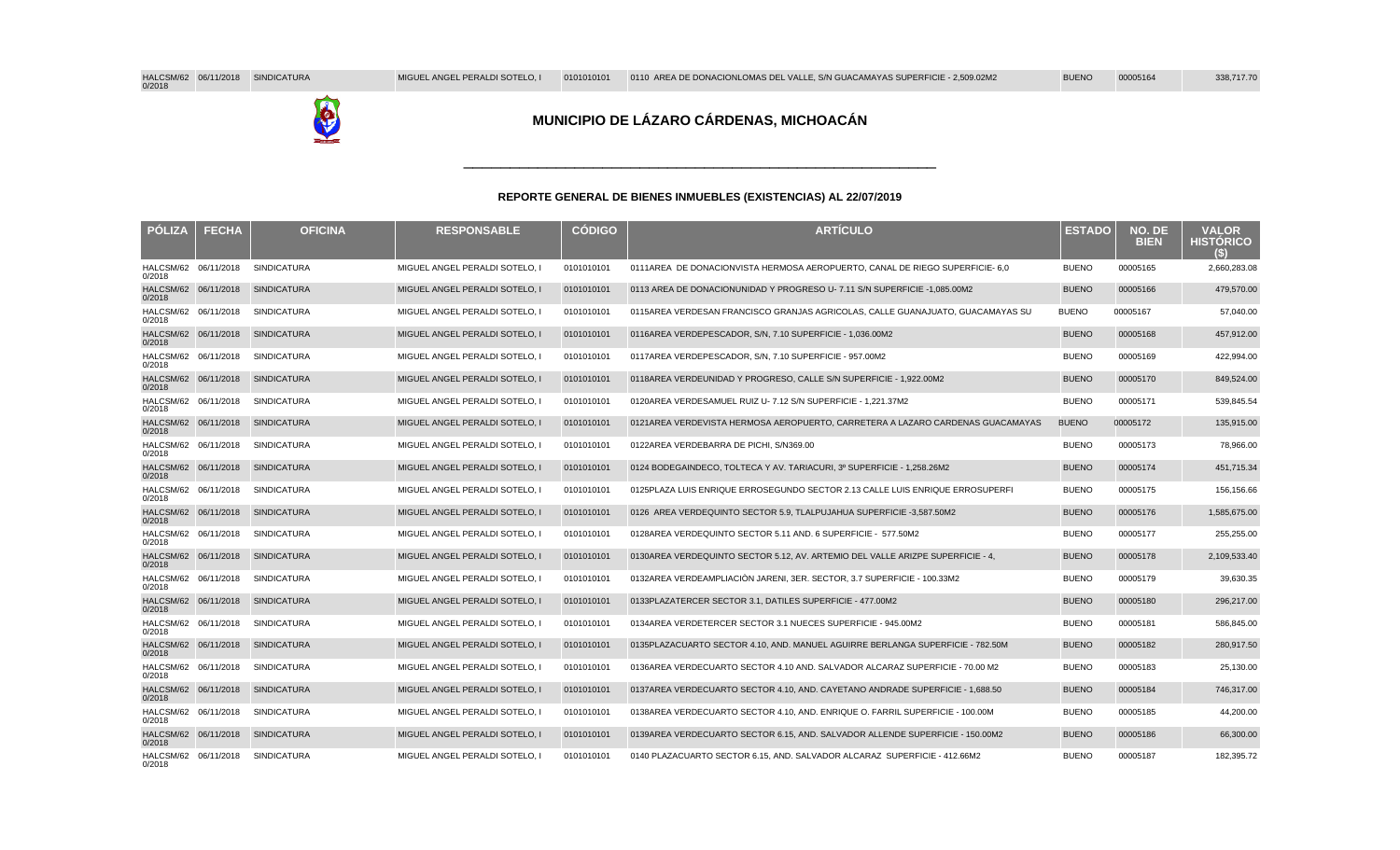| HALCSM/62 06/11/2018<br>0/2018 | <b>SINDICATURA</b> | MIGUEL ANGEL PERALDI SOTELO, I | 0101010101 | 0141 PLAZA CUARTO SECTOR 4.11, HERIBERTO JARA SUPERFIICE - 685.50M2         | <b>BUENO</b> | 00005188 | 302,991.00 |
|--------------------------------|--------------------|--------------------------------|------------|-----------------------------------------------------------------------------|--------------|----------|------------|
| HALCSM/62 06/11/2018<br>0/2018 | <b>SINDICATURA</b> | MIGUEL ANGEL PERALDI SOTELO. I | 0101010101 | 0142 AREA VERDE CUARTO SECTOR 4.10, AV. 5 DE FEBRERO SUPERFICIE - 646.74M2  | <b>BUENO</b> | 00005189 | 285,859.08 |
| HALCSM/62 06/11/2018<br>0/2018 | <b>SINDICATURA</b> | MIGUEL ANGEL PERALDI SOTELO, I | 0101010101 | 0143 DEPOSITO DE AGUA FCO. SARABIA, S/N, GUACAMAYAS SUPERFICIE - 1,260.00M2 | <b>BUENO</b> | 00005190 | 79,861.88  |
| HALCSM/62 06/11/2018<br>0/2018 | <b>SINDICATURA</b> | MIGUEL ANGEL PERALDI SOTELO. I | 0101010101 | 0144 AREA VERDE FCO. SARABIA, S/N, GUACAMAYAS SUPERFICIE - 92.30M2          | <b>BUENO</b> | 00005191 | 12,460.50  |
| HALCSM/62 06/11/2018<br>0/2018 | <b>SINDICATURA</b> | MIGUEL ANGEL PERALDI SOTELO. I | 0101010101 | 0145 AREA VERDE FCO. SARABIA, S/N, GUACAMAYAS SUPERFICIE - 88.71M2          | <b>BUENO</b> | 00005192 | 11,975.85  |
| HALCSM/62 06/11/2018<br>0/2018 | <b>SINDICATURA</b> | MIGUEL ANGEL PERALDI SOTELO. I | 0101010101 | 0147 PLAZA GUACAMAYAS COMERCIAL. CHIAPAS SUPERFICIE - 295.00M2              | <b>BUENO</b> | 00005193 | 39,825.00  |
| HALCSM/62 06/11/2018<br>0/2018 | <b>SINDICATURA</b> | MIGUEL ANGEL PERALDI SOTELO. I | 0101010101 | 0148 AREA VERDE ANIBAL PONCE, U. 6 AV. HIDALGO SUPERFICIE - 159.50M2        | <b>BUENO</b> | 00005194 | 35,728.00  |
| HALCSM/62 06/11/2018<br>0/2018 | <b>SINDICATURA</b> | MIGUEL ANGEL PERALDI SOTELO. I | 0101010101 | 0149 AREA VERDE ANIBAL PONCE, U. 6 AV. HIDALGO SUPERFICIE - 720.00M2        | <b>BUENO</b> | 00005195 | 161,280.00 |
| HALCSM/62 06/11/2018<br>0/2018 | <b>SINDICATURA</b> | MIGUEL ANGEL PERALDI SOTELO. I | 0101010101 | 0150 AREA VERDE ANIBAL PONCE, U. 6 AV. HIDALGO SUPERFICIE - 80.75M2         | <b>BUENO</b> | 00005196 | 18,088.00  |
| HALCSM/62 06/11/2018<br>0/2018 | <b>SINDICATURA</b> | MIGUEL ANGEL PERALDI SOTELO. I | 0101010101 | 0151 AREA VERDE ANIBAL PONCE, U. 6 AV. HIDALGO SUPERFICIE - 458.83M2        | <b>BUENO</b> | 00005197 | 102.777.92 |
| HALCSM/62 06/11/2018<br>0/2018 | <b>SINDICATURA</b> | MIGUEL ANGEL PERALDI SOTELO. I | 0101010101 | 0152 AREA VERDE ANIBAL PONCE, U. 6 AV. HIDALGO SUPERFICIE 40.25M2           | <b>BUENO</b> | 00005198 | 9,016.00   |
| HALCSM/62 06/11/2018<br>0/2018 | <b>SINDICATURA</b> | MIGUEL ANGEL PERALDI SOTELO. I | 0101010101 | 0153 AREA VERDE ANIBAL PONCE, U. 6 AV. HIDALGO SUPERFICIE - 195.50M2        | <b>BUENO</b> | 00005199 | 43,792.00  |



| PÓLIZA                         | <b>FECHA</b> | <b>OFICINA</b>     | <b>RESPONSABLE</b>             | <b>CÓDIGO</b> | <b>ARTÍCULO</b>                                                                  | <b>ESTADO</b> | NO. DE<br><b>BIEN</b> | <b>VALOR</b><br><b>HISTÓRICO</b><br>(\$) |
|--------------------------------|--------------|--------------------|--------------------------------|---------------|----------------------------------------------------------------------------------|---------------|-----------------------|------------------------------------------|
| HALCSM/62 06/11/2018<br>0/2018 |              | <b>SINDICATURA</b> | MIGUEL ANGEL PERALDI SOTELO. I | 0101010101    | 0154 AREA VERDE ANIBAL PONCE, U. 10 AV. MEXICO SUPERFICIE - 1,662.63M2           | <b>BUENO</b>  | 00005200              | 372,429.12                               |
| HALCSM/62 06/11/2018<br>0/2018 |              | <b>SINDICATURA</b> | MIGUEL ANGEL PERALDI SOTELO. I | 0101010101    | 0155 AREA VERDE ANIBAL PONCE, U. 10 AV. MEXICO SUPERFICIE - 276.75M2             | <b>BUENO</b>  | 00005201              | 61,992.00                                |
| HALCSM/62 06/11/2018<br>0/2018 |              | <b>SINDICATURA</b> | MIGUEL ANGEL PERALDI SOTELO. I | 0101010101    | 0156 PLAZA ANIBAL PONCE, U. 8 AV. MEXICO SUPERFICIE - 1,120.00M2                 | <b>BUENO</b>  | 00005202              | 250,880.00                               |
| HALCSM/62 06/11/2018<br>0/2018 |              | <b>SINDICATURA</b> | MIGUEL ANGEL PERALDI SOTELO. I | 0101010101    | 0157 PLAZA ANIBAL PONCE, U. 11, CABORCA SUPERFICIE - 337.16 M2                   | <b>BUENO</b>  | 00005203              | 75,523.84                                |
| HALCSM/62 06/11/2018<br>0/2018 |              | <b>SINDICATURA</b> | MIGUEL ANGEL PERALDI SOTELO. I | 0101010101    | 0158 AREA VERDE ANIBAL PONCE, U. 11, CABORCA SUPERFICIE - 191.56M2               | <b>BUENO</b>  | 00005204              | 42,909.44                                |
| HALCSM/62 06/11/2018<br>0/2018 |              | <b>SINDICATURA</b> | MIGUEL ANGEL PERALDI SOTELO. I | 0101010101    | 0159 AREA VERDE AMPLIACIÓN ANIBAL PONCE, CERRADA DE CHOPOS SUPERFICIE - 900.70M2 | <b>BUENO</b>  | 00005205              | 121,594.50                               |
| HALCSM/62 06/11/2018<br>0/2018 |              | <b>SINDICATURA</b> | MIGUEL ANGEL PERALDI SOTELO. I | 0101010101    | 0160 AREA VERDE AMPLIACIÓN ANIBAL PONCE, PAROTAS SUPERFICIE - 269.10M2           | <b>BUENO</b>  | 00005206              | 36,328.50                                |
| HALCSM/62 06/11/2018<br>0/2018 |              | <b>SINDICATURA</b> | MIGUEL ANGEL PERALDI SOTELO. I | 0101010101    | 0161 AREA VERDE AMPLIACIÓN ANIBAL PONCE, PAROTAS SUPERFICIE - 415.00M2           | <b>BUENO</b>  | 00005207              | 56,025.00                                |
| HALCSM/62 06/11/2018<br>0/2018 |              | <b>SINDICATURA</b> | MIGUEL ANGEL PERALDI SOTELO, I | 0101010101    | 0162 AREA VERDE AMPLIACIÓN ANIBAL PONCE, CANAL SUPERFICIE - 675.15M2             | <b>BUENO</b>  | 00005208              | 91,145.25                                |
| HALCSM/62 06/11/2018<br>0/2018 |              | <b>SINDICATURA</b> | MIGUEL ANGEL PERALDI SOTELO. I | 0101010101    | 0164 AREA VERDE ANIBAL PONCE U-7 AND. MONTEALBAN SUPERFICIE - 312.82M2           | <b>BUENO</b>  | 00005209              | 70,071.68                                |
| HALCSM/62 06/11/2018<br>0/2018 |              | <b>SINDICATURA</b> | MIGUEL ANGEL PERALDI SOTELO, I | 0101010101    | 0166 AREA VERDE ANIBAL PONCE U-7 AV. TEOTIHUACÀN SUPERFICIE - 297.80M2           | <b>BUENO</b>  | 00005210              | 66,707.20                                |
| HALCSM/62 06/11/2018<br>0/2018 |              | <b>SINDICATURA</b> | MIGUEL ANGEL PERALDI SOTELO. I | 0101010101    | 0167 AREA VERDE ANIBAL PONCE U-7 AV. NOCUPÈTARO SUPERFICIE -574.80M2             | <b>BUENO</b>  | 00005211              | 128,755.20                               |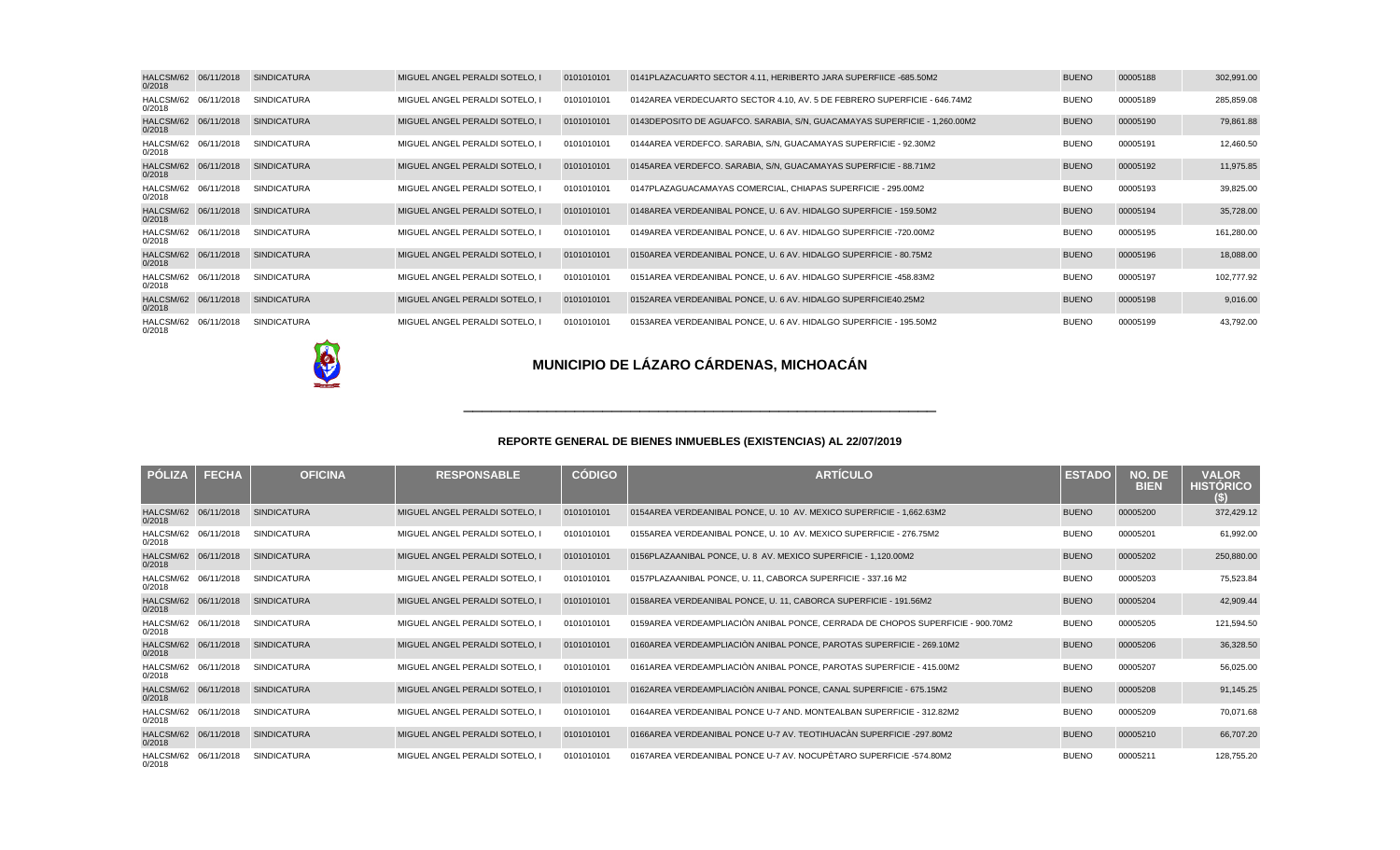| PÓLIZA FECHA | <b>OFICINA</b>                   | <b>RESPONSABLE</b>             | <b>CÓDIGO</b> | <b>ARTÍCULO</b>                                             | <b>ESTADO</b> | NO. DE<br><b>BIEN</b> | <b>VALOR</b><br><b>HISTÓRICO</b> |
|--------------|----------------------------------|--------------------------------|---------------|-------------------------------------------------------------|---------------|-----------------------|----------------------------------|
| 0/2018       | HALCSM/62 06/11/2018 SINDICATURA | MIGUEL ANGEL PERALDI SOTELO. I | 0101010101    | 0192 AREA VERDE CERRITO, AND. MORELIA SUPERFICIE - 885.76M2 | <b>BUENO</b>  | 00005235              | 198,410.24                       |

#### **REPORTE GENERAL DE BIENES INMUEBLES (EXISTENCIAS) AL 22/07/2019**

# **MUNICIPIO DE LÁZARO CÁRDENAS, MICHOACÁN**

| HALCSM/62 06/11/2018<br>0/2018 | <b>SINDICATURA</b>               | MIGUEL ANGEL PERALDI SOTELO, I | 0101010101 | 0168 PLAZA LEANDRO VALLE, AV. MORELOS SUPERFICIE - 2,400.00M2                    | <b>BUENO</b> | 00005212 | 753,600.00   |
|--------------------------------|----------------------------------|--------------------------------|------------|----------------------------------------------------------------------------------|--------------|----------|--------------|
| HALCSM/62 06/11/2018<br>0/2018 | <b>SINDICATURA</b>               | MIGUEL ANGEL PERALDI SOTELO. I | 0101010101 | 0169 AREA VERDE LEANDRO VALLE, GUILLERMO PRIETO SUPERFICIE - 60.00M2             | <b>BUENO</b> | 00005213 | 13,440.00    |
| HALCSM/62 06/11/2018<br>0/2018 | <b>SINDICATURA</b>               | MIGUEL ANGEL PERALDI SOTELO, I | 0101010101 | 0170 CANCHAS DEPORTIVAS LEANDRO VALLE, IGNACIO ALLENDE SUPERFICIE - 9,153.61M2   | <b>BUENO</b> | 00005214 | 2,050,408.64 |
| HALCSM/62 06/11/2018<br>0/2018 | <b>SINDICATURA</b>               | MIGUEL ANGEL PERALDI SOTELO, I | 0101010101 | 0171 AREA VERDE AMPLIACIÓN ASERRADERO U-3 AV. REFORMA SUPERFICIE 641.07M2        | <b>BUENO</b> | 00005215 | 143,599.68   |
| HALCSM/62 06/11/2018<br>0/2018 | <b>SINDICATURA</b>               | MIGUEL ANGEL PERALDI SOTELO, I | 0101010101 | 0172 PLAZA ASERRADERO, U-3, AV. LAZARO CARDENAS (CIRCUNVALACIÓN) SUPERFICIE - 12 | <b>BUENO</b> | 00005216 | 27,207.04    |
| HALCSM/62 06/11/2018<br>0/2018 | <b>SINDICATURA</b>               | MIGUEL ANGEL PERALDI SOTELO. I | 0101010101 | 0173 AREA VERDE ASERRADDERO. AND. CARACUARO U-3 SUPERFICIE - 202.81M2            | <b>BUENO</b> | 00005217 | 45,429.44    |
| HALCSM/62 06/11/2018<br>0/2018 | <b>SINDICATURA</b>               | MIGUEL ANGEL PERALDI SOTELO, I | 0101010101 | 0174 AREA VERDE LA HUERTA. LIBRABIENTO GUACAMAYAS SUPERFICIE - 56.25M2           | <b>BUENO</b> | 00005218 | 7,593.75     |
| HALCSM/62 06/11/2018<br>0/2018 | SINDICATURA                      | MIGUEL ANGEL PERALDI SOTELO, I | 0101010101 | 0175 AREA VERDE LA HUERTA, 5 DE MAYO SUPERFICIE - 128.25M2                       | <b>BUENO</b> | 00005219 | 28,728.00    |
| HALCSM/62 06/11/2018<br>0/2018 | <b>SINDICATURA</b>               | MIGUEL ANGEL PERALDI SOTELO, I | 0101010101 | 0176 AREA VERDE LA HUERTA, MARIANO ESCOBEDO SUPERFICIE - 378,75M2                | <b>BUENO</b> | 00005220 | 65,523.75    |
| HALCSM/62 06/11/2018<br>0/2018 | <b>SINDICATURA</b>               | MIGUEL ANGEL PERALDI SOTELO.   | 0101010101 | 0177 AREA VERDE LA HUERTA AND. JUAN ALDAMA SUPERFICIE 281.25M2                   | <b>BUENO</b> | 00005221 | 48,656.25    |
| HALCSM/62 06/11/2018<br>0/2018 | <b>SINDICATURA</b>               | MIGUEL ANGEL PERALDI SOTELO, I | 0101010101 | 0178 AREA VERDE LA HUERTA, LIBRAMIENTO SUPERFICIE - 410.00M2                     | <b>BUENO</b> | 00005222 | 55,350.00    |
| HALCSM/62 06/11/2018<br>0/2018 | <b>SINDICATURA</b>               | MIGUEL ANGEL PERALDI SOTELO, I | 0101010101 | 0180 AREA VERDE LA VILLITA, RIO PANUCO SUPERFICIE - 75.90M2                      | <b>BUENO</b> | 00005223 | 10,246.50    |
| HALCSM/62 06/11/2018<br>0/2018 | <b>SINDICATURA</b>               | MIGUEL ANGEL PERALDI SOTELO, I | 0101010101 | 0181 AREA DE DONACIÓN LA VILLITA, AND. RIO SAN PEDRO SUPERFICIE - 2,696.21M2     | <b>BUENO</b> | 00005224 | 363,988.35   |
| HALCSM/62 06/11/2018<br>0/2018 | <b>SINDICATURA</b>               | MIGUEL ANGEL PERALDI SOTELO. I | 0101010101 | 0182 AREA VERDE LA VILLITA, AND, ZACATECAS SUPERFICIE - 775.00M2                 | <b>BUENO</b> | 00005225 | 104.625.00   |
| HALCSM/62 06/11/2018<br>0/2018 | <b>SINDICATURA</b>               | MIGUEL ANGEL PERALDI SOTELO, I | 0101010101 | 0183 PLAZA LA VILLITA RIO PANUCO SUPERFICIE - 163.02M2                           | <b>BUENO</b> | 00005226 | 22,007.70    |
| HALCSM/62 06/11/2018<br>0/2018 | SINDICATURA                      | MIGUEL ANGEL PERALDI SOTELO, I | 0101010101 | 0184 AREA VERDE LA VILLITA RIO PANUCO SUPERFICIE - 106.30                        | <b>BUENO</b> | 00005227 | 14,350.50    |
| 0/2018                         | HALCSM/62 06/11/2018 SINDICATURA | MIGUEL ANGEL PERALDI SOTELO, I | 0101010101 | 0185 AREA VERDE LA VILLITA, RIO CUPATITZIO SUPERFICIE - 118.26                   | <b>BUENO</b> | 00005228 | 15,965.10    |
| HALCSM/62 06/11/2018<br>0/2018 | SINDICATURA                      | MIGUEL ANGEL PERALDI SOTELO, I | 0101010101 | 0186 AREA VERDE LA VILLITA, RIO PAPALOAPAN SUPERFICIE - 238.70M2                 | <b>BUENO</b> | 00005229 | 32,224.50    |
| HALCSM/62 06/11/2018<br>0/2018 | <b>SINDICATURA</b>               | MIGUEL ANGEL PERALDI SOTELO. I | 0101010101 | 0187 AREA VERDE LA VILLITA. RIO LERMA SUPERFICIE - 226.56M2                      | <b>BUENO</b> | 00005230 | 30,585.60    |
| HALCSM/62 06/11/2018<br>0/2018 | <b>SINDICATURA</b>               | MIGUEL ANGEL PERALDI SOTELO, I | 0101010101 | 0188 AREA VERDE AMPLIACIÓN LA VILLITA, S/N SUPERFICIE - 551.00M2                 | <b>BUENO</b> | 00005231 | 15,949.00    |
| HALCSM/62 06/11/2018<br>0/2018 | <b>SINDICATURA</b>               | MIGUEL ANGEL PERALDI SOTELO, I | 0101010101 | 0189 AREA VERDE AMPLIACIÓN VILLITA 2, AND. VILLA AZUETA SUPERFICIE- 859.42M2     | <b>BUENO</b> | 00005232 | 24,923.18    |
| HALCSM/62 06/11/2018<br>0/2018 | SINDICATURA                      | MIGUEL ANGEL PERALDI SOTELO, I | 0101010101 | 0190 PLAZA CERRITO JANITZIO SUPERFICIE - 1,144.60M2                              | <b>BUENO</b> | 00005233 | 256,390.40   |
| HALCSM/62 06/11/2018<br>0/2018 | <b>SINDICATURA</b>               | MIGUEL ANGEL PERALDI SOTELO. I | 0101010101 | 0191 AREA VERDE CERRITO AND. PUEBLA SUPERFICIE - 1.068.00M2                      | <b>BUENO</b> | 00005234 | 239,232.00   |
|                                |                                  |                                |            |                                                                                  |              |          |              |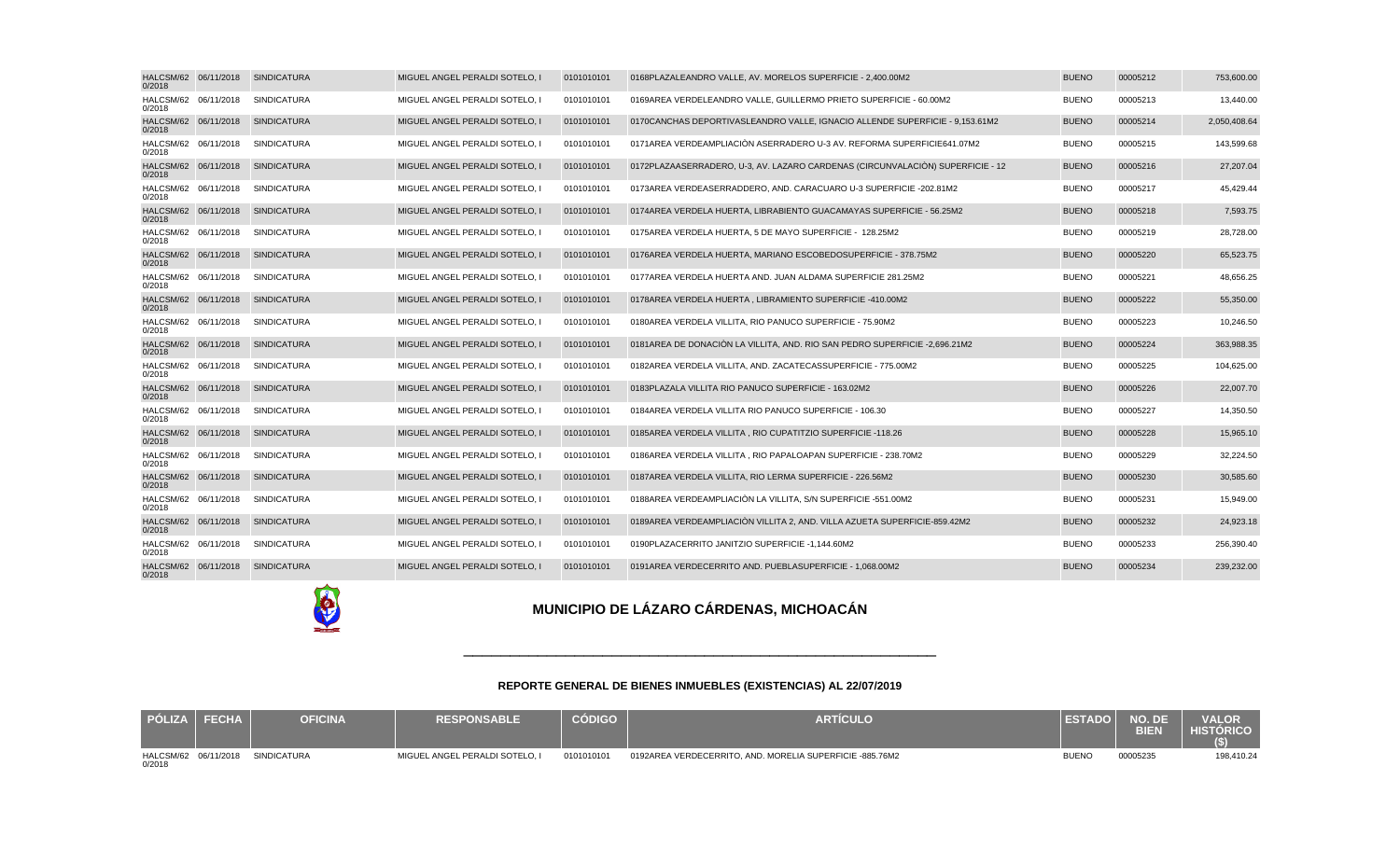| HALCSM/62 06/11/2018<br>0/2018 | SINDICATURA                      | MIGUEL ANGEL PERALDI SOTELO, I | 0101010101 | 0193 AREA VERDE CERRITO HERMOSILLO SUPERFICIE - 1,118.61M2                       | <b>BUENO</b> | 00005236 | 250,568.64 |
|--------------------------------|----------------------------------|--------------------------------|------------|----------------------------------------------------------------------------------|--------------|----------|------------|
| HALCSM/62 06/11/2018<br>0/2018 | SINDICATURA                      | MIGUEL ANGEL PERALDI SOTELO, I | 0101010101 | 0194 AREA VERDE AMPLIACIÓN LUCRECIA TORIZ , AND, MAGDALENA SUPERFICIE - 866.95M2 | <b>BUENO</b> | 00005237 | 79,759.40  |
| HALCSM/62 06/11/2018<br>0/2018 | <b>SINDICATURA</b>               | MIGUEL ANGEL PERALDI SOTELO, I | 0101010101 | 0195 AREA VERDE AMP. LUCRECIA TORIZ, AND. IXTLAN SUPERFICIE - 427.02 M2          | <b>BUENO</b> | 00005238 | 39,285.84  |
| HALCSM/62 06/11/2018<br>0/2018 | SINDICATURA                      | MIGUEL ANGEL PERALDI SOTELO, I | 0101010101 | 0196 AREA VERDE ANIBAL PONCE U-1 AND. BRASILIA (CANAL) SUPERFICIE - 550.80M2     | <b>BUENO</b> | 00005239 | 74,358.00  |
| HALCSM/62 06/11/2018<br>0/2018 | <b>SINDICATURA</b>               | MIGUEL ANGEL PERALDI SOTELO, I | 0101010101 | 0197 AREA VERDE ANIBAL PONCE U-1 AND. BRASILIA SUPERFICIE - 46.00M2              | <b>BUENO</b> | 00005240 | 6,210.00   |
| HALCSM/62 06/11/2018<br>0/2018 | <b>SINDICATURA</b>               | MIGUEL ANGEL PERALDI SOTELO, I | 0101010101 | 0198 AREA VERDE ANIBAL PONCE U-3 AV. CARACUARO SUPERFICIE - 343.51M2             | <b>BUENO</b> | 00005241 | 59,427.23  |
| HALCSM/62 06/11/2018<br>0/2018 | <b>SINDICATURA</b>               | MIGUEL ANGEL PERALDI SOTELO, I | 0101010101 | 0199 AREA VERDE ANIBAL PONCE U-3 AND. SAN SALVADOR SUPERFICIE - 244.67M2         | <b>BUENO</b> | 00005242 | 42,327.91  |
| HALCSM/62 06/11/2018<br>0/2018 | <b>SINDICATURA</b>               | MIGUEL ANGEL PERALDI SOTELO, I | 0101010101 | 0200 AREA VERDE ANIBAL PONCE U-3 AV. COENEO SUPERFICIE - 272.98M2                | <b>BUENO</b> | 00005243 | 47,225.54  |
| HALCSM/62 06/11/2018<br>0/2018 | SINDICATURA                      | MIGUEL ANGEL PERALDI SOTELO, I | 0101010101 | 0201 AREA VERDE ANIBAL PONCE U- 5 AV. HIDALGO SUPERFICIE - 197.50M2              | <b>BUENO</b> | 00005244 | 44,240.00  |
| HALCSM/62 06/11/2018<br>0/2018 | <b>SINDICATURA</b>               | MIGUEL ANGEL PERALDI SOTELO, I | 0101010101 | 0202 AREA VERDE ANIBAL PONCE U-4 AV. REFORMA SUPERFICIE - 5,324.46M2             | <b>BUENO</b> | 00005245 | 921,131.58 |
| HALCSM/62 06/11/2018<br>0/2018 | <b>SINDICATURA</b>               | MIGUEL ANGEL PERALDI SOTELO. I | 0101010101 | 0203 AREA VERDE ANIBAL PONCE U- 5 AV. HIDALGO SUPERFICIE - 820.00M2              | <b>BUENO</b> | 00005246 | 183,680.00 |
| HALCSM/62 06/11/2018<br>0/2018 | SINDICATURA                      | MIGUEL ANGEL PERALDI SOTELO, I | 0101010101 | 0204 AREA VERDE ANIBAL PONCE U- 5 AV. HIDALGO SUPERFICIE - 555.00M2              | <b>BUENO</b> | 00005247 | 124,320.00 |
| HALCSM/62 06/11/2018<br>0/2018 | <b>SINDICATURA</b>               | MIGUEL ANGEL PERALDI SOTELO, I | 0101010101 | 0205 AREA VERDE ANIBAL PONCE U- 5 AV. HIDALGOB SUPERFICIE - 440.00M2             | <b>BUENO</b> | 00005248 | 98,560.00  |
| HALCSM/62 06/11/2018<br>0/2018 | <b>SINDICATURA</b>               | MIGUEL ANGEL PERALDI SOTELO, I | 0101010101 | 0206 PLAZA ANIBAL PONCE U-5, AND. VIETNAN SUPERFICIE - 1,534.50M2                | <b>BUENO</b> | 00005249 | 343,728.00 |
| HALCSM/62 06/11/2018<br>0/2018 | SINDICATURA                      | MIGUEL ANGEL PERALDI SOTELO, I | 0101010101 | 0207 PLAZA ANIBAL PONCE U-5, AND. NOCUPETARO SUPERFICIE - 231.25M2               | <b>BUENO</b> | 00005250 | 51,800.00  |
| HALCSM/62 06/11/2018<br>0/2018 | <b>SINDICATURA</b>               | MIGUEL ANGEL PERALDI SOTELO. I | 0101010101 | 0208 CENTRO COMUNITARIO ANIBAL CONCE U-4, AV, HIDALGO SUPERFICIE - 1.235.69M2    | <b>BUENO</b> | 00005251 | 213,774.37 |
| HALCSM/62 06/11/2018<br>0/2018 | <b>SINDICATURA</b>               | MIGUEL ANGEL PERALDI SOTELO, I | 0101010101 | 0209 AREA VERDE (CENTRO COMUNITARIO) ANIBAL CONCE U-4, AV. HIDALGO SUPERFICIE -  | <b>BUENO</b> | 00005252 | 34,010.00  |
| HALCSM/62 06/11/2018<br>0/2018 | <b>SINDICATURA</b>               | MIGUEL ANGEL PERALDI SOTELO, I | 0302030210 | 0209 AREA VERDE (CENTRO COMUNITARIO) ANIBAL CONCE U-4, AV. HIDALGO SUPERFICIE -  | <b>BUENO</b> | 00005253 | 48,165.00  |
| HALCSM/62 06/11/2018<br>0/2018 | <b>SINDICATURA</b>               | MIGUEL ANGEL PERALDI SOTELO. I | 0101010101 | 0210 AREA VERDE ANIBAL CONCE U-4, AV, HIDALGO SUPERFICIE - 157,50M2              | <b>BUENO</b> | 00005254 | 15,079.50  |
| HALCSM/62 06/11/2018<br>0/2018 | <b>SINDICATURA</b>               | MIGUEL ANGEL PERALDI SOTELO, I | 0302030207 | 0210 AREA VERDE ANIBAL CONCE U-4, AV. HIDALGO SUPERFICIE - 157.50M2              | <b>BUENO</b> | 00005255 | 12,168.00  |
| HALCSM/62 06/11/2018<br>0/2018 | <b>SINDICATURA</b>               | MIGUEL ANGEL PERALDI SOTELO, I | 0101010101 | 0211 AREA DE DONACIÓN 5º SECTOR U. 5.4, AV. 5 DE FEBRERO SUPERFICIE - 1,830.35M  | <b>BUENO</b> | 00005256 | 809,014.70 |
| HALCSM/62 06/11/2018<br>0/2018 | <b>SINDICATURA</b>               | MIGUEL ANGEL PERALDI SOTELO, I | 0101010101 | 0215 AREA VERDE VILLA DORADA, SIN NOMBRE SUPERFICIE - 2,024.06M2                 | <b>BUENO</b> | 00005257 | 273,248.10 |
| HALCSM/62 06/11/2018<br>0/2018 | <b>SINDICATURA</b>               | MIGUEL ANGEL PERALDI SOTELO, I | 0101010101 | 0216 AREA VERDE VILLA DORADA, SIN NOMBRE SUPERFICIE - 2,438.10M2                 | <b>BUENO</b> | 00005258 | 329,143.50 |
| HALCSM/62 06/11/2018<br>0/2018 | SINDICATURA                      | MIGUEL ANGEL PERALDI SOTELO, I | 0101010101 | 0217 OFICINAS ADMINISTRATIVAS DE LA DELEGACIÓN REGIONAL DE LAZARO CARDENAS SEGU  | <b>BUENO</b> | 00005259 | 435,262.00 |
| HALCSM/62 06/11/2018<br>0/2018 | <b>SINDICATURA</b>               | MIGUEL ANGEL PERALDI SOTELO. I | 0302011001 | 0217 OFICINAS ADMINISTRATIVAS DE LA DELEGACIÓN REGIONAL DE LAZARO CARDENAS SEGU  | <b>BUENO</b> | 00005260 | 648,958.40 |
| HALCSM/62 06/11/2018<br>0/2018 | SINDICATURA                      | MIGUEL ANGEL PERALDI SOTELO, I | 0101010101 | 0218 PLAZA AMAPOLAS SEGUNDO SECTOR 2.9, AND. AMAPOLAS SUPERFICIE - 496.50M2      | <b>BUENO</b> | 00005261 | 308,326.50 |
| HALCSM/62 06/11/2018<br>0/2018 | <b>SINDICATURA</b>               | MIGUEL ANGEL PERALDI SOTELO, I | 0101010101 | 0219 AREA DE DONACION SAN FCO. GRANJAS AGRICOLAS, CALLE DURANGO, GUACAMAYAS SU   | <b>BUENO</b> | 00005262 | 46,255.00  |
| HALCSM/62 06/11/2018<br>0/2018 | <b>SINDICATURA</b>               | MIGUEL ANGEL PERALDI SOTELO, I | 0101010101 | 0220 AREA DE DONACION SAN FCO. GRANJAS AGRICOLAS, CALLE TABASCO, GUACAMAYAS SUPE | <b>BUENO</b> | 00005263 | 17,458.00  |
| HALCSM/62 06/11/2018<br>0/2018 | <b>SINDICATURA</b>               | MIGUEL ANGEL PERALDI SOTELO, I | 0101010101 | 0221 AREA DE DONACION SAN FCO. GRANJAS AGRICOLAS, CALLE PUEBLA, GUACAMAYAS SUPER | <b>BUENO</b> | 00005264 | 7,989.50   |
| HALCSM/62 06/11/2018<br>0/2018 | <b>SINDICATURA</b>               | MIGUEL ANGEL PERALDI SOTELO. I | 0101010101 | 0223 AREA DE DONACION ESTIBADORES CROM, CALLE S/N SUPERFICIE - 150,00M2          | <b>BUENO</b> | 00005265 | 66,300.00  |
| HALCSM/62 06/11/2018<br>0/2018 | SINDICATURA                      | MIGUEL ANGEL PERALDI SOTELO, I | 0101010101 | 0224 AREA DE DONACION ESTIBADORES CROM, CALLE S/N SUPERFICIE - 1,305.43M2        | <b>BUENO</b> | 00005266 | 577,000.06 |
| 0/2018                         | HALCSM/62 06/11/2018 SINDICATURA | MIGUEL ANGEL PERALDI SOTELO, I | 0101010101 | 0225 AREA DE DONACION ESTIBADORES CROM, CALLE S/N SUPERFICIE - 612.06M2          | <b>BUENO</b> | 00005267 | 270,530.52 |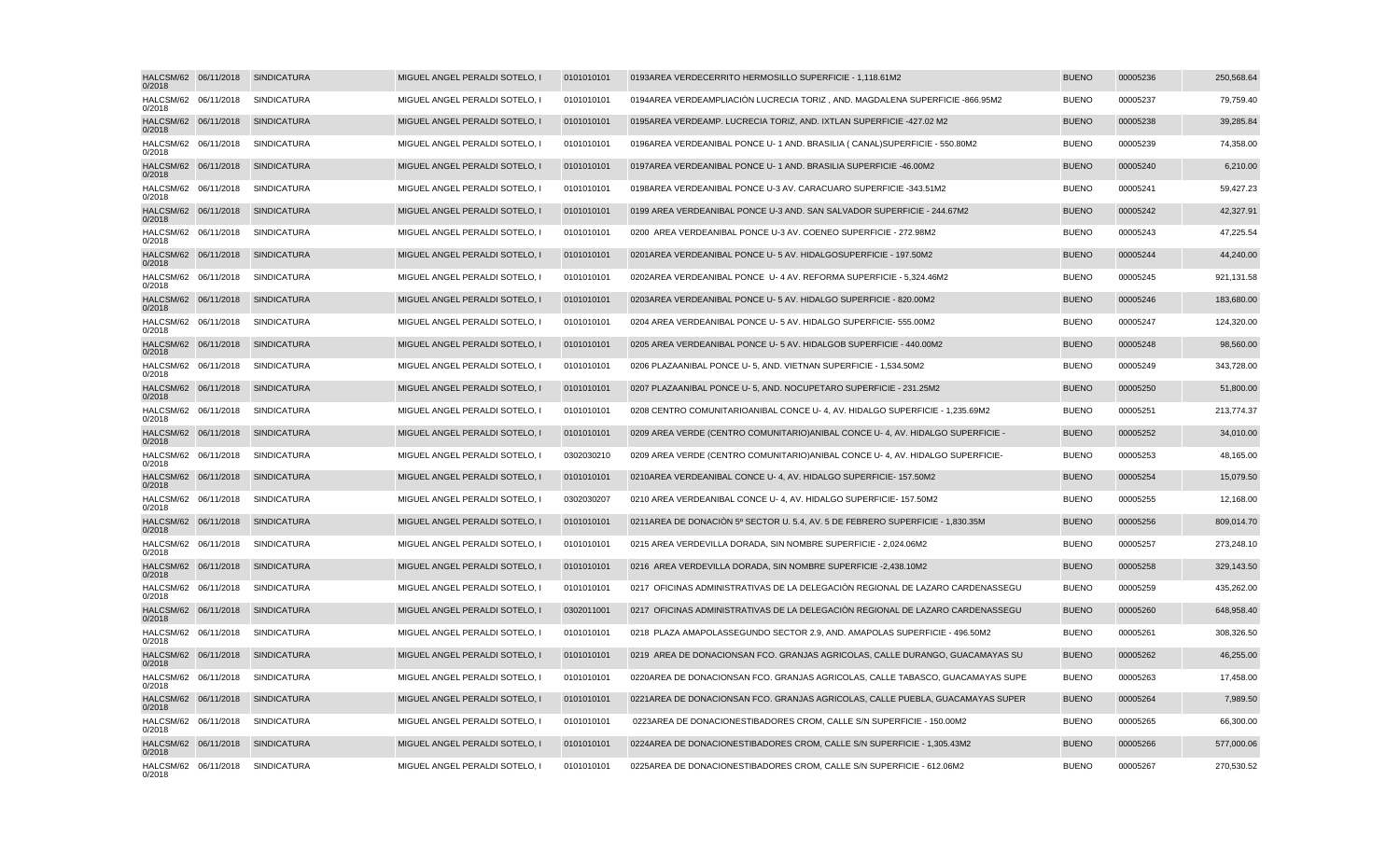| HALCSM/62 06/11/2018 SINDICATURA<br>0/2018 |  | MIGUEL ANGEL PERALDI SOTELO. I | 0101010101 | 0226 AREA DE DONACION COMUNAL MORELOS, S/N GUACAMAYAS SUPERFICIE - 360.00M2 | <b>BUENO</b> | 00005268 | 159,120.00 |
|--------------------------------------------|--|--------------------------------|------------|-----------------------------------------------------------------------------|--------------|----------|------------|
| HALCSM/62 06/11/2018 SINDICATURA<br>0/2018 |  | MIGUEL ANGEL PERALDI SOTELO. I | 0101010101 | 0228 AREA DE DONACION LOMAS DEL VALLE, S/N GUACAMAYAS SUPERFICIE - 437.19M2 | <b>BUENO</b> | 00005269 | 75,633.87  |



| <b>POLIZA</b>                  | <b>FECHA</b> | <b>OFICINA</b>                   | <b>RESPONSABLE</b>             | <b>CÓDIGO</b> | <b>ARTÍCULO</b>                                                                  | <b>ESTADO</b> | NO. DE<br><b>BIEN</b> | <b>VALOR</b><br><b>HISTÓRICO</b><br>(S) |
|--------------------------------|--------------|----------------------------------|--------------------------------|---------------|----------------------------------------------------------------------------------|---------------|-----------------------|-----------------------------------------|
| HALCSM/62 06/11/2018<br>0/2018 |              | SINDICATURA                      | MIGUEL ANGEL PERALDI SOTELO, I | 0101010101    | 0229 AREA VERDE SAN FCO. GRANJAS AGRICOLAS, CALLE DURANGO, GUACAMAYAS SUPERFIC   | <b>BUENO</b>  | 00005270              | 3,770.00                                |
| HALCSM/62 06/11/2018<br>0/2018 |              | <b>SINDICATURA</b>               | MIGUEL ANGEL PERALDI SOTELO, I | 0101010101    | 0230 AREA VERDE SAN FCO. GRANJAS AGRICOLAS, CALLE VERACRUZ, GUACAMAYAS SUPERFICI | <b>BUENO</b>  | 00005271              | 3,588.75                                |
| HALCSM/62 06/11/2018<br>0/2018 |              | <b>SINDICATURA</b>               | MIGUEL ANGEL PERALDI SOTELO, I | 0101010101    | 0231 AREA VERDE PESCADOR, S/N, 7.10 SUPERFICIE - 304.25M2                        | <b>BUENO</b>  | 00005272              | 134,478.50                              |
| HALCSM/62 06/11/2018<br>0/2018 |              | <b>SINDICATURA</b>               | MIGUEL ANGEL PERALDI SOTELO, I | 0101010101    | 0232 AREA VERDE PESCADOR, S/N, 7.10 SUPERFICIE 725.00M2                          | <b>BUENO</b>  | 00005273              | 320,450.00                              |
| 0/2018                         |              | HALCSM/62 06/11/2018 SINDICATURA | MIGUEL ANGEL PERALDI SOTELO, I | 0101010101    | 0233 AREA VERDE PESCADOR, S/N, 7.10 SUPERFICIE - 638.00M2                        | <b>BUENO</b>  | 00005274              | 281,996.00                              |
| HALCSM/62 06/11/2018<br>0/2018 |              | <b>SINDICATURA</b>               | MIGUEL ANGEL PERALDI SOTELO, I | 0101010101    | 0234 AREA VERDE PESCADOR, S/N, 7.10 SUPERFICIE - 293.01M2                        | <b>BUENO</b>  | 00005275              | 129,510.42                              |
| HALCSM/62 06/11/2018<br>0/2018 |              | <b>SINDICATURA</b>               | MIGUEL ANGEL PERALDI SOTELO, I | 0101010101    | 0236 AREA VERDE ESTIBADORES CROM. S/N SUPERFICIE 154.29M2                        | <b>BUENO</b>  | 00005276              | 68,196.18                               |
| HALCSM/62 06/11/2018<br>0/2018 |              | <b>SINDICATURA</b>               | MIGUEL ANGEL PERALDI SOTELO, I | 0101010101    | 0237 AREA VERDE VISTA HERMOSA AEROPUERTO, CARRETERA A LAZARO CARDENAS GUACAMAYAS | <b>BUENO</b>  | 00005277              | 74,132.24                               |
| HALCSM/62 06/11/2018<br>0/2018 |              | <b>SINDICATURA</b>               | MIGUEL ANGEL PERALDI SOTELO. I | 0101010101    | 0238 AREA VERDE VISTA HERMOSA AEROPUERTO. CALLE MORELIA GUACAMAYAS SUPERFICIE -  | <b>BUENO</b>  | 00005278              | 92,360.32                               |
| HALCSM/62 06/11/2018<br>0/2018 |              | <b>SINDICATURA</b>               | MIGUEL ANGEL PERALDI SOTELO, I | 0101010101    | 0239 AREA VERDE VISTA HERMOSA AEROPUERTO, S/N GUACAMAYAS SUPERFICIE - 284.75M2   | <b>BUENO</b>  | 00005279              | 125,859.50                              |
| HALCSM/62 06/11/2018<br>0/2018 |              | <b>SINDICATURA</b>               | MIGUEL ANGEL PERALDI SOTELO. I | 0101010101    | 0240 AREA VERDE MELCHOR OCAMPO, JAZMIN.3.1 SUPERFICIE - 135.00M2                 | <b>BUENO</b>  | 00005280              | 83,835.00                               |
| HALCSM/62 06/11/2018<br>0/2018 |              | <b>SINDICATURA</b>               | MIGUEL ANGEL PERALDI SOTELO. I | 0101010101    | 0241 AMP, PANTEON EJIDO LA MIRA, CARRETERA LA ORILLA LA MIRA SUPERFICIE - 6,708. | <b>BUENO</b>  | 00005281              | 2,106,387.36                            |
| HALCSM/62 06/11/2018<br>0/2018 |              | <b>SINDICATURA</b>               | MIGUEL ANGEL PERALDI SOTELO, I | 0101010101    | 0242 LOTE VENUSTIANO CARRANZA S/N, PLAYA AZUL SUPERFICIE - 270.00M2              | <b>BUENO</b>  | 00005282              | 36,450.00                               |
| HALCSM/62 06/11/2018<br>0/2018 |              | <b>SINDICATURA</b>               | MIGUEL ANGEL PERALDI SOTELO, I | 0101010101    | 0244 C E R E S O EJIDO DE LA MIRA SUPERFICIE - 123.252.35 M2                     | <b>BUENO</b>  | 00005283              | 27,608,526.40                           |
| HALCSM/62 06/11/2018<br>0/2018 |              | <b>SINDICATURA</b>               | MIGUEL ANGEL PERALDI SOTELO, I | 0101010101    | 0245 PANTEON HABILLAL HABILLAL SUPERFICIE - 18.561.30M2                          | <b>BUENO</b>  | 00005284              | 2,505,775.50                            |
| HALCSM/62 06/11/2018<br>0/2018 |              | <b>SINDICATURA</b>               | MIGUEL ANGEL PERALDI SOTELO, I | 0101010101    | 0248 BIBLIOTECA PUBLICA LAZARO CARDENAS, FUNDO LEGAL SUPERFICIE - 1,145.95M2     | <b>BUENO</b>  | 00005285              | 1,180,328.50                            |
| HALCSM/62 06/11/2018<br>0/2018 |              | <b>SINDICATURA</b>               | MIGUEL ANGEL PERALDI SOTELO, I | 0302020202    | 0248 BIBLIOTECA PUBLICA LAZARO CARDENAS, FUNDO LEGAL SUPERFICIE - 1.145.95M2     | <b>BUENO</b>  | 00005286              | 1,046,832.00                            |
| HALCSM/62 06/11/2018<br>0/2018 |              | <b>SINDICATURA</b>               | MIGUEL ANGEL PERALDI SOTELO, I | 0101010101    | 0249 PLAZA CETRO, CARRETERA A ARTEAGA, LA MIRA SUPERFICIE - 6,434.00M2           | <b>BUENO</b>  | 00005287              | 1,931,394.99                            |
| HALCSM/62 06/11/2018<br>0/2018 |              | <b>SINDICATURA</b>               | MIGUEL ANGEL PERALDI SOTELO, I | 0101010101    | 0250 MERCADO LA MIRA CENTRO, CALLE II LA MIRA SUPERFICIE - 2,950.00M2            | <b>BUENO</b>  | 00005288              | 843,700.00                              |
| HALCSM/62 06/11/2018<br>0/2018 |              | <b>SINDICATURA</b>               | MIGUEL ANGEL PERALDI SOTELO, I | 0302010801    | 0250 MERCADO LA MIRA CENTRO, CALLE II LA MIRA                                    | <b>BUENO</b>  | 00005289              | 4,810,026.72                            |
| HALCSM/62 06/11/2018<br>0/2018 |              | <b>SINDICATURA</b>               | MIGUEL ANGEL PERALDI SOTELO, I | 0101010101    | 0251 TENENCIA DE LA MIRA CENTRO. CALLE II LA MIRA SUPERFICIE - 313.00M2          | <b>BUENO</b>  | 00005290              | 98,282.00                               |
| HALCSM/62 06/11/2018<br>0/2018 |              | SINDICATURA                      | MIGUEL ANGEL PERALDI SOTELO. I | 0302011001    | 0251 TENENCIA DE LA MIRA CENTRO. CALLE II LA MIRA                                | <b>BUENO</b>  | 00005291              | 130,610.20                              |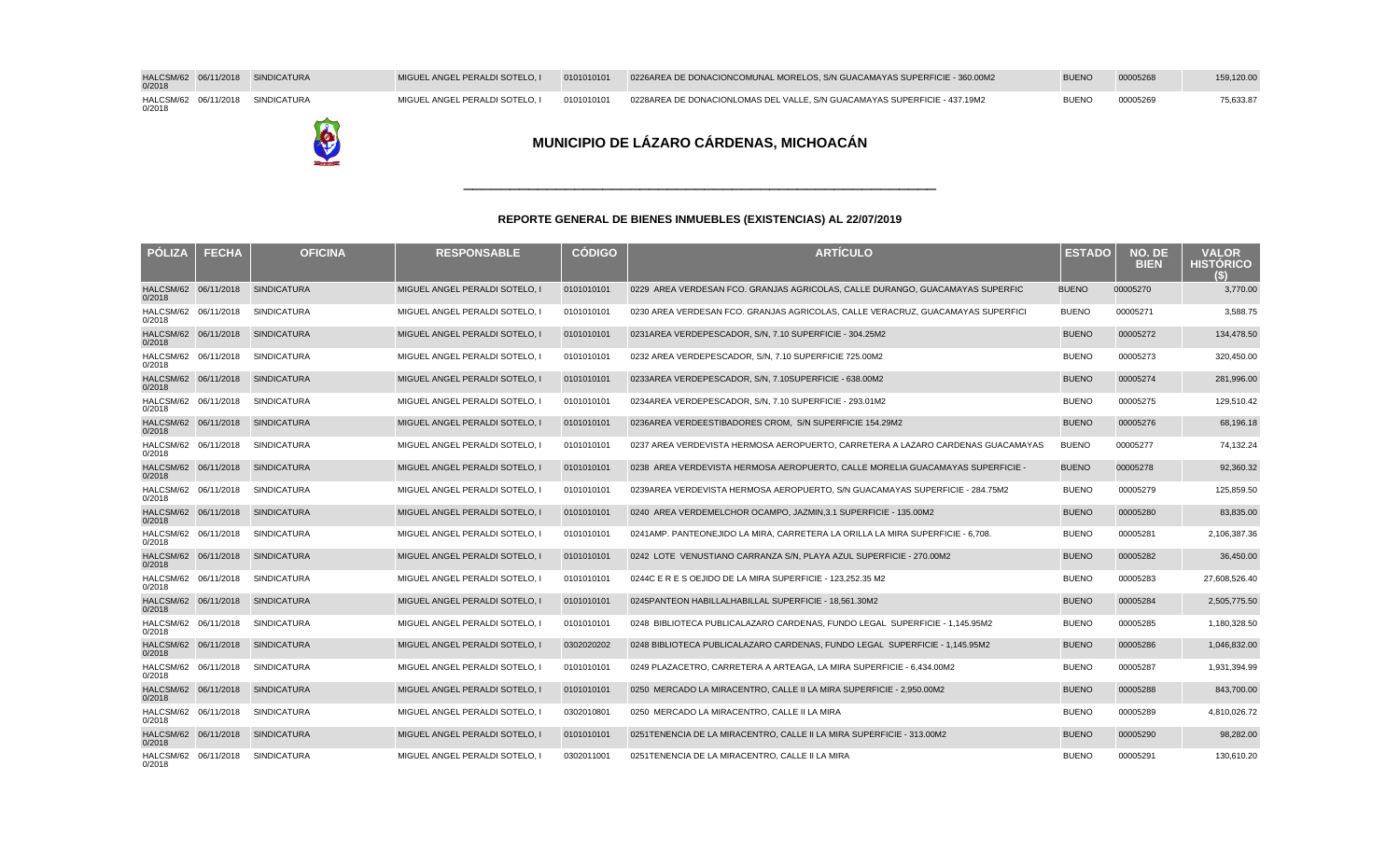| HALCSM/62 06/11/2018<br>0/2018 | <b>SINDICATURA</b> | MIGUEL ANGEL PERALDI SOTELO, I | 0101010101 | 0252 CAMPO FUT BOOL LIMONCITO II, S/N, COL. RESPUESTA SOCIAL SUPERFICIE - 11,43  | <b>BUENO</b> | 00005292 | 1,726,944.72 |
|--------------------------------|--------------------|--------------------------------|------------|----------------------------------------------------------------------------------|--------------|----------|--------------|
| HALCSM/62 06/11/2018<br>0/2018 | SINDICATURA        | MIGUEL ANGEL PERALDI SOTELO, I | 0101010101 | 0253 TANQUE AGUA LA ORILLITA, S/N SUPERFICIE - 376.00M2                          | <b>BUENO</b> | 00005293 | 304,854.69   |
| HALCSM/62 06/11/2018<br>0/2018 | <b>SINDICATURA</b> | MIGUEL ANGEL PERALDI SOTELO, I | 0101010101 | 0254 AREA DONACION RICARDO FLORES MAGON, FCO. VILLA LA ORILLA SUPERFICIE - 568.  | <b>BUENO</b> | 00005294 | 251,056.00   |
| HALCSM/62 06/11/2018<br>0/2018 | <b>SINDICATURA</b> | MIGUEL ANGEL PERALDI SOTELO. I | 0101010101 | 0256 AREA VERDE. CENTRO, AV, LAZARO CARDENAS, FUNDO LEGAL SEPERFICIE - 187.40M2  | <b>BUENO</b> | 00005295 | 183,277.20   |
| HALCSM/62 06/11/2018<br>0/2018 | <b>SINDICATURA</b> | MIGUEL ANGEL PERALDI SOTELO, I | 0101010101 | 0258 CASA CORREOS. GUACAMAYAS COMERCIAL, CARRETERA JOSE MA. MORELOS SUPERFICIE   | <b>BUENO</b> | 00005296 | 118,669.88   |
| HALCSM/62 06/11/2018<br>0/2018 | SINDICATURA        | MIGUEL ANGEL PERALDI SOTELO, I | 0302050304 | 0258 CASA CORREOS. GUACAMAYAS COMERCIAL, CARRETERA JOSE MA. MORELOS SUPERFICIE   | <b>BUENO</b> | 00005297 | 143,551.18   |
| HALCSM/62 06/11/2018<br>0/2018 | <b>SINDICATURA</b> | MIGUEL ANGEL PERALDI SOTELO, I | 0101010101 | 0259 AREA DE DONACION (CRUZ ROJA) LEANDRO VALLE, CALLE NIÑOS HEROES SUPERFICIE - | <b>BUENO</b> | 00005298 | 79,580.00    |
| HALCSM/62 06/11/2018<br>0/2018 | <b>SINDICATURA</b> | MIGUEL ANGEL PERALDI SOTELO, I | 0101010101 | 0261 AREA VERDE ANIBLA PONCE U-11 CALLE SONORA SUPERFICIE - 2,811.20M2           | <b>BUENO</b> | 00005299 | 1,240,370.16 |
| HALCSM/62 06/11/2018<br>0/2018 | <b>SINDICATURA</b> | MIGUEL ANGEL PERALDI SOTELO, I | 0101010101 | 0262 TANQUE DE AGUA CERRITO, CERRADA MEXICO, GUACAMAYAS SUPERFICIE - 354.91M2    | <b>BUENO</b> | 00005300 | 176,196.00   |
| HALCSM/62 06/11/2018<br>0/2018 | <b>SINDICATURA</b> | MIGUEL ANGEL PERALDI SOTELO, I | 0101010101 | CANCELADO                                                                        | <b>BUENO</b> | 00005301 | 0.00         |
| HALCSM/62 06/11/2018<br>0/2018 | <b>SINDICATURA</b> | MIGUEL ANGEL PERALDI SOTELO, I | 0302010504 | 0262 TANQUE DE AGUA CERRITO, CERRADA MEXICO, GUACAMAYAS SUPERFICIE - 354.91M2    | <b>BUENO</b> | 00005302 | 142,914.94   |
| HALCSM/62 06/11/2018<br>0/2018 | <b>SINDICATURA</b> | MIGUEL ANGEL PERALDI SOTELO. I | 0101010101 | 0263 COLECTOR DE AGUAS RESIDUALES FLOR DE ABRIL 1 1º. DE MAYO, CARRETERA FEDERAL | <b>BUENO</b> | 00005303 | 227,241.04   |
| HALCSM/62 06/11/2018<br>0/2018 | <b>SINDICATURA</b> | MIGUEL ANGEL PERALDI SOTELO. I | 0101010101 | 0264 PREDIO RUSTICO DENOMINADO "EL VELADERO" ANIBLA PONCE, CANAL DE RIEGO SUPERF | <b>BUENO</b> | 00005304 | 8,214,651.20 |

O

# **MUNICIPIO DE LÁZARO CÁRDENAS, MICHOACÁN**

#### **REPORTE GENERAL DE BIENES INMUEBLES (EXISTENCIAS) AL 22/07/2019**

\_\_\_\_\_\_\_\_\_\_\_\_\_\_\_\_\_\_\_\_\_\_\_\_\_\_\_\_\_\_\_\_\_\_\_\_\_\_\_\_\_\_\_\_\_\_\_\_\_\_\_

| <b>PÓLIZA</b>                  | <b>FECHA</b> | <b>OFICINA</b>     | <b>RESPONSABLE</b>             | <b>CÓDIGO</b> | <b>ARTÍCULO</b>                                                                | <b>ESTADO</b> | NO. DE<br><b>BIEN</b> | <b>VALOR</b><br><b>HISTORICO</b><br>(S) |
|--------------------------------|--------------|--------------------|--------------------------------|---------------|--------------------------------------------------------------------------------|---------------|-----------------------|-----------------------------------------|
| HALCSM/62 06/11/2018<br>0/2018 |              | <b>SINDICATURA</b> | MIGUEL ANGEL PERALDI SOTELO. I | 0101010101    | 0265 AREA VERDE JUAN F. NOYOLA, CALLE SIN NOMBRE, 7.6 SUPERFICIE- 1,147.08M2   | <b>BUENO</b>  | 00005305              | 507,009.36                              |
| HALCSM/62 06/11/2018<br>0/2018 |              | <b>SINDICATURA</b> | MIGUEL ANGEL PERALDI SOTELO. I | 0101010101    | 0266 UNIDAD DEPORTIVA. LA LAGUNA (LA ORILLITA )S/N SUPERFICIE - 33,520.02M2    | <b>BUENO</b>  | 00005306              | 14,815,848.84                           |
| HALCSM/62 06/11/2018<br>0/2018 |              | <b>SINDICATURA</b> | MIGUEL ANGEL PERALDI SOTELO. I | 0101010101    | 0267 INEA (CARPINTERIA) ANIBLA PONCE 11, AV. REFORMA SUPERFICIE - 797.54M2     | <b>BUENO</b>  | 00005307              | 508,000.26                              |
| HALCSM/62 06/11/2018<br>0/2018 |              | <b>SINDICATURA</b> | MIGUEL ANGEL PERALDI SOTELO, I | 0101010101    | 0268 AREA VERDE ANIBLA PONCE U- 8 AND. UXMAL SUPERFICIE - 215.00M2             | <b>BUENO</b>  | 00005308              | 48,160.00                               |
| HALCSM/62 06/11/2018<br>0/2018 |              | <b>SINDICATURA</b> | MIGUEL ANGEL PERALDI SOTELO. I | 0101010101    | 0269 AREA VERDE ANIBAL PONCE U-8 AND. MONTE ALBAN SUPERFICIE - 264.37M2        | <b>BUENO</b>  | 00005309              | 59,218.88                               |
| HALCSM/62 06/11/2018<br>0/2018 |              | <b>SINDICATURA</b> | MIGUEL ANGEL PERALDI SOTELO. I | 0101010101    | 0271 AREA DE DONACION LAS PALMAS U-5.10 SUPERFICIE - 7,350.70M2                | <b>BUENO</b>  | 00005310              | 3,657,592.82                            |
| HALCSM/62 06/11/2018<br>0/2018 |              | SINDICATURA        | MIGUEL ANGEL PERALDI SOTELO. I | 0101010101    | 0272 AREA VERDE ANIBLA PONCE, CALLE JIQUILPAN SUPERFICIE - 769.65M2            | <b>BUENO</b>  | 00005311              | 70,807.80                               |
| HALCSM/62 06/11/2018<br>0/2018 |              | <b>SINDICATURA</b> | MIGUEL ANGEL PERALDI SOTELO. I | 0101010101    | 0273 CANCHAS BUENOS AIRES, AV. EMILIANO ZAPATA SUPERFICIE - 7,500.00M2         | <b>BUENO</b>  | 00005312              | 1,132,500.00                            |
| HALCSM/62 06/11/2018<br>0/2018 |              | SINDICATURA        | MIGUEL ANGEL PERALDI SOTELO, I | 0101010101    | 0276 AREA DONACION. S/C EL HABILLAL, S/C SUPERFICIE - 13,509.16M2              | <b>BUENO</b>  | 00005313              | 762,554.50                              |
| HALCSM/62 06/11/2018<br>0/2018 |              | <b>SINDICATURA</b> | MIGUEL ANGEL PERALDI SOTELO, I | 0101010101    | 0277 AREA DE DONACIÓN. FOVISTE U-5.7 Y 5.8, AND. CIPRES SUPERFICIE - 3,974.57M | <b>BUENO</b>  | 00005314              | 1,756,759.94                            |
| HALCSM/62 06/11/2018<br>0/2018 |              | SINDICATURA        | MIGUEL ANGEL PERALDI SOTELO. I | 0101010101    | 0278 LOTES 18 Y 19 REFORMA 20 DE NOVIEMBRE SUPERFICIE - 510.00M2               | <b>BUENO</b>  | 00005315              | 225,420.00                              |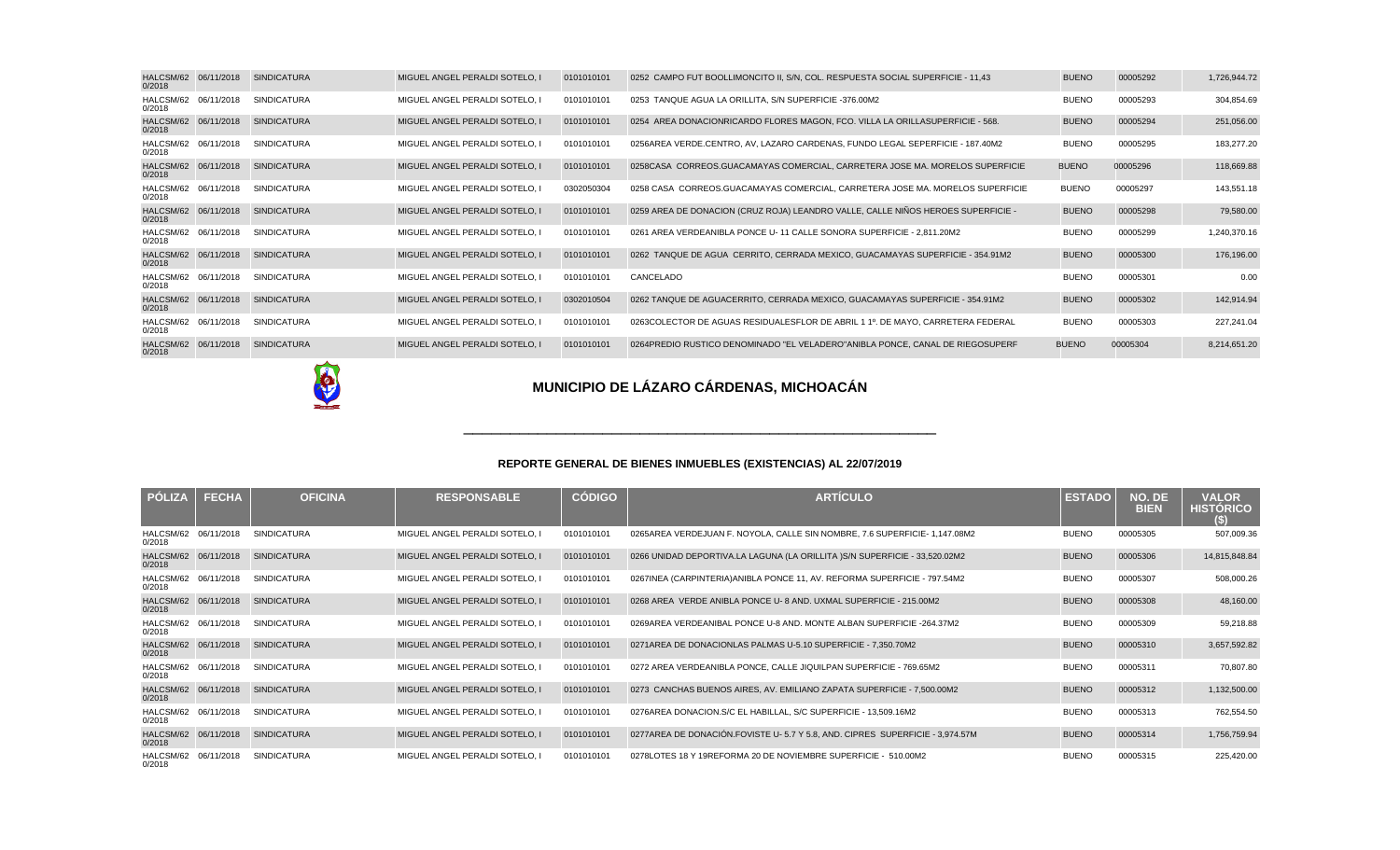| HALCSM/62 06/11/2018<br>0/2018 | <b>SINDICATURA</b>               | MIGUEL ANGEL PERALDI SOTELO. I | 0101010101 | 0280 AREA VERDE LA ORILLA, FRAC, STA, MARGARITA, CALLE DE LAS FLORES SUPERFICIE | <b>BUENO</b> | 00005316 | 339,093.56   |
|--------------------------------|----------------------------------|--------------------------------|------------|---------------------------------------------------------------------------------|--------------|----------|--------------|
| HALCSM/62 06/11/2018<br>0/2018 | <b>SINDICATURA</b>               | MIGUEL ANGEL PERALDI SOTELO, I | 0101010101 | 0281 AREA DE DONACION FLORES CELESTES SECTOR 5 S/N SUPERFICIE - 4.421.55M2      | <b>BUENO</b> | 00005317 | 764,928.15   |
| 0/2018                         | HALCSM/62 06/11/2018 SINDICATURA | MIGUEL ANGEL PERALDI SOTELO. I | 0101010101 | 0282 AREA VERDE FLORES CELESTES SECTOR 5 S/N SUPERFICIE - 2.225.55M2            | <b>BUENO</b> | 00005318 | 385,020.15   |
| HALCSM/62 06/11/2018<br>0/2018 | SINDICATURA                      | MIGUEL ANGEL PERALDI SOTELO, I | 0101010101 | 0283 AREA DE DONACION FLORES CELESTES SECTOR 5 S/N SUPERFICIE - 708.91M2        | <b>BUENO</b> | 00005319 | 122,641.43   |
| 0/2018                         | HALCSM/62 06/11/2018 SINDICATURA | MIGUEL ANGEL PERALDI SOTELO. I | 0101010101 | 0284 AREA DE DONACION FLORES CELESTES SECTOR 5 S/N SUPERFICIE - 3.631.75M2      | <b>BUENO</b> | 00005320 | 628,292.75   |
| HALCSM/62 06/11/2018<br>0/2018 | SINDICATURA                      | MIGUEL ANGEL PERALDI SOTELO, I | 0101010101 | 0285 AREA VERDE FLORES CELESTES SECTOR 1 S/N SUPERFICIE - 2,633.73M2            | <b>BUENO</b> | 00005321 | 455,635.29   |
| HALCSM/62 06/11/2018<br>0/2018 | SINDICATURA                      | MIGUEL ANGEL PERALDI SOTELO, I | 0101010101 | 0286 AREA VERDE FLORES CELESTES SECTOR 1 S/N SUPERFICIE - 386.61M2              | <b>BUENO</b> | 00005322 | 66,883.53    |
| HALCSM/62 06/11/2018<br>0/2018 | <b>SINDICATURA</b>               | MIGUEL ANGEL PERALDI SOTELO, I | 0101010101 | 0287 AREA VERDE FLORES CELESTES SECTOR 2 S/N SUPERFICIE - 333.26M2              | <b>BUENO</b> | 00005323 | 57,653.98    |
| HALCSM/62 06/11/2018<br>0/2018 | <b>SINDICATURA</b>               | MIGUEL ANGEL PERALDI SOTELO, I | 0101010101 | 0288 AREA DONACION FLORES CELESTES SECTOR 2 S/N SUPERFICIE - 509.00M2           | <b>BUENO</b> | 00005324 | 88,057.00    |
| HALCSM/62 06/11/2018<br>0/2018 | <b>SINDICATURA</b>               | MIGUEL ANGEL PERALDI SOTELO. I | 0101010101 | 0289 CANCHAS HABILLAL SUPERFICIE - 10.379.35M2                                  | <b>BUENO</b> | 00005325 | 726,554.90   |
| HALCSM/62 06/11/2018<br>0/2018 | <b>SINDICATURA</b>               | MIGUEL ANGEL PERALDI SOTELO, I | 0101010101 | 0290 AREA VERDE FLORES CELESTES SECTOR 6 S/N SUPERFICIE - 1,261.00M2            | <b>BUENO</b> | 00005326 | 218,153.00   |
| HALCSM/62 06/11/2018<br>0/2018 | <b>SINDICATURA</b>               | MIGUEL ANGEL PERALDI SOTELO, I | 0101010101 | 0291 AREA DONACION. ESTA DONACION ESTA EN LA COL SAMUEL RUIZ. TAXISTAS CANAL    | <b>BUENO</b> | 00005327 | 856,154.00   |
| HALCSM/62 06/11/2018<br>0/2018 | <b>SINDICATURA</b>               | MIGUEL ANGEL PERALDI SOTELO, I | 0101010101 | 0292 AREA DONACION. ESTA DONACION SE LOCALIZA EN LA COL. SAMUEL RUIZ, LAZAR     | <b>BUENO</b> | 00005328 | 401,778.00   |
| HALCSM/62 06/11/2018<br>0/2018 | <b>SINDICATURA</b>               | MIGUEL ANGEL PERALDI SOTELO. I | 0101010101 | 0293 AREA DONACION AMPLIACIÓN LUCIO CABAÑAS. S/N SUPERFICIE - 1.686.90M2        | <b>BUENO</b> | 00005329 | 745,609.80   |
| HALCSM/62 06/11/2018<br>0/2018 | <b>SINDICATURA</b>               | MIGUEL ANGEL PERALDI SOTELO, I | 0101010101 | 0294 AREA DONACION. ESTA DONACION SE LOCALILZA EN LA COL. SAMUEL RUIZ. 10 DE O  | <b>BUENO</b> | 00005330 | 236,028.00   |
| HALCSM/62 06/11/2018<br>0/2018 | <b>SINDICATURA</b>               | MIGUEL ANGEL PERALDI SOTELO, I | 0101010101 | 0295 AREA DONACION. ESTA DONACION SE LOCALIZA EN LA COL SAMUEL RUIZ, VILLA DE   | <b>BUENO</b> | 00005331 | 324,428.00   |
| HALCSM/62 06/11/2018<br>0/2018 | <b>SINDICATURA</b>               | MIGUEL ANGEL PERALDI SOTELO, I | 0101010101 | 0296 AREA DONACION. (CASA COMUNAL) COMUNLA MORELOS, CALLE EMILIANO ZAPATA SUP   | <b>BUENO</b> | 00005332 | 1,045,800.00 |
| HALCSM/62 06/11/2018<br>0/2018 | <b>SINDICATURA</b>               | MIGUEL ANGEL PERALDI SOTELO, I | 0101010101 | 0297 AREA DONACION LA JOYA, OPALO SUPERFICIE - 1,654.83M2                       | <b>BUENO</b> | 00005333 | 286,285.59   |
| 0/2018                         | HALCSM/62 06/11/2018 SINDICATURA | MIGUEL ANGEL PERALDI SOTELO, I | 0101010101 | 0298 AREA DONACION LA JOYA, AV. LA JOYA SUPERFICIE - 2,721.52M2                 | <b>BUENO</b> | 00005334 | 470,822.96   |
| HALCSM/62 06/11/2018<br>0/2018 | <b>SINDICATURA</b>               | MIGUEL ANGEL PERALDI SOTELO. I | 0101010101 | 0299 AREA DONACION LA JOYA SUPERFICIE - 2.507.13M2                              | <b>BUENO</b> | 00005335 | 433,733.49   |
| 0/2018                         | HALCSM/62 06/11/2018 SINDICATURA | MIGUEL ANGEL PERALDI SOTELO, I | 0101010101 | 0300 AREA VERDE LA JOYA, CALLE CIRCUITO SUPERFICIE - 4,474.28M2                 | <b>BUENO</b> | 00005336 | 774,050.44   |
| HALCSM/62 06/11/2018<br>0/2018 | <b>SINDICATURA</b>               | MIGUEL ANGEL PERALDI SOTELO, I | 0101010101 | 0301 CASETAS DE CONTROL ELECTRICO PALMAR 77, MANGO SUPERFICIE - 117.81M2        | <b>BUENO</b> | 00005337 | 52,072.02    |
| HALCSM/62 06/11/2018<br>0/2018 | <b>SINDICATURA</b>               | MIGUEL ANGEL PERALDI SOTELO, I | 0101010101 | 0302 CASETAS DE CONTROL ELECTRICO PALMAR 77, MANGO Y PAROTA SUPERFICIE - 22.67  | <b>BUENO</b> | 00005338 | 10,020.14    |
| HALCSM/62 06/11/2018<br>0/2018 | SINDICATURA                      | MIGUEL ANGEL PERALDI SOTELO, I | 0101010101 | 0303 AREA VERDE PTO. REAL (RANCHO LA LAGUNA), CALLE MUELLE Y BOYA SUPERFICIE -  | <b>BUENO</b> | 00005339 | 315,442.14   |

E

## **MUNICIPIO DE LÁZARO CÁRDENAS, MICHOACÁN**

| PÓLIZA FECHA | <b>OFICINA</b> | <b>RESPONSABLE</b> | <b>CÓDIGO</b> | <b>ARTÍCULO</b> | <b>ESTADO</b> | $\blacksquare$ NO. DE $\blacksquare$<br><b>BIEN</b> | <b>VALOR</b><br><b>HISTÓRICO</b> |
|--------------|----------------|--------------------|---------------|-----------------|---------------|-----------------------------------------------------|----------------------------------|
|              |                |                    |               |                 |               |                                                     | $($ \$)                          |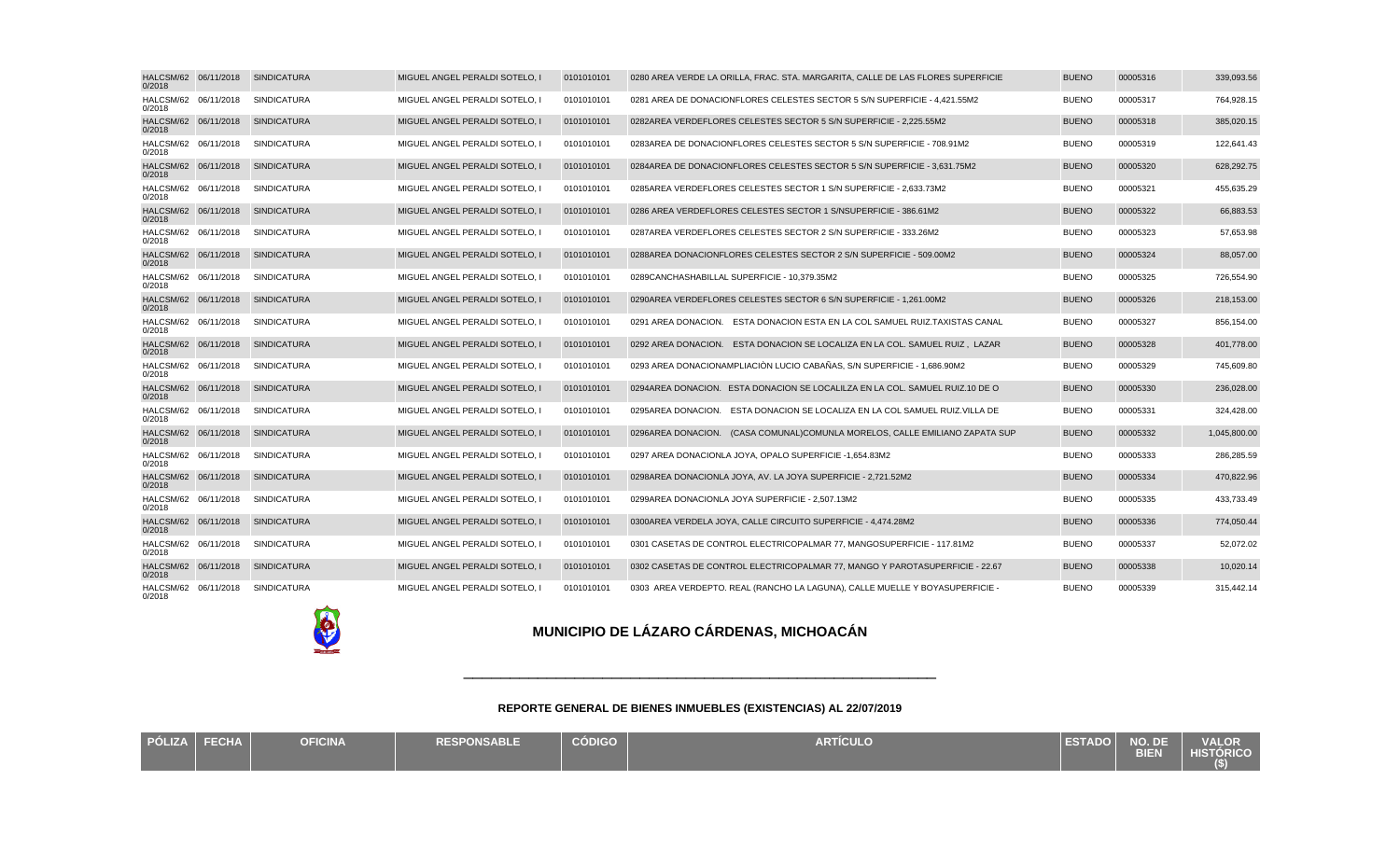| HALCSM/62 06/11/2018<br>0/2018 | SINDICATURA                      | MIGUEL ANGEL PERALDI SOTELO, I | 0101010101 | 0304 AREA VERDE PTO. REAL (RANCHO LA LAGUNA), CALLE MUELLE Y ESCOLLERA SUPERFICI | <b>BUENO</b> | 00005340 | 315,442.14     |
|--------------------------------|----------------------------------|--------------------------------|------------|----------------------------------------------------------------------------------|--------------|----------|----------------|
| HALCSM/62 06/11/2018<br>0/2018 | SINDICATURA                      | MIGUEL ANGEL PERALDI SOTELO, I | 0101010101 | 0305 AREA DE DONACION PUERTO REAL. MUELLE S/N ESQ. BELIZARIO DOMINGUEZ SUPERFICI | <b>BUENO</b> | 00005341 | 43,979.00      |
| HALCSM/62 06/11/2018<br>0/2018 | SINDICATURA                      | MIGUEL ANGEL PERALDI SOTELO, I | 0101010101 | 0306 DONACION PUERTO REAL (LA LAGUNA), MUELLE SUPERFICIE - 30.00M2               | <b>BUENO</b> | 00005342 | 13,260.00      |
| HALCSM/62 06/11/2018<br>0/2018 | SINDICATURA                      | MIGUEL ANGEL PERALDI SOTELO, I | 0101010101 | 0307 AREA VERDE PUERTO NUEVO, RECINTO PORTUARIO SUPERFICIE - 5,584.42M2          | <b>BUENO</b> | 00005343 | 2,468,313.64   |
| HALCSM/62 06/11/2018<br>0/2018 | <b>SINDICATURA</b>               | MIGUEL ANGEL PERALDI SOTELO, I | 0101010101 | 0309 DONACION PUERTO NUEVO, CARRETERA FEDERAL SUPERFICIE - 362.80M2              | <b>BUENO</b> | 00005344 | 160,357.60     |
| HALCSM/62 06/11/2018<br>0/2018 | <b>SINDICATURA</b>               | MIGUEL ANGEL PERALDI SOTELO, I | 0101010101 | 0310 AREA DONACION PUERTO NUEVO, CARRETERA FEDERAL SUPERFICIE - 280.23M2         | <b>BUENO</b> | 00005345 | 123,861.66     |
| HALCSM/62 06/11/2018<br>0/2018 | <b>SINDICATURA</b>               | MIGUEL ANGEL PERALDI SOTELO, I | 0101010101 | 0311 AREA DONACION PLAYA ERENDIRA, CAMINO VIEJO A PLAYA AZUL SUPERFICIE - 20,100 | <b>BUENO</b> | 00005346 | 10,009,800.00  |
| HALCSM/62 06/11/2018<br>0/2018 | SINDICATURA                      | MIGUEL ANGEL PERALDI SOTELO, I | 0101010101 | 0312 DONACION RANCHO CHUCUTITAN, CAMINO CHUCUTITAN SUPERFICIE - 3,417.18M2       | <b>BUENO</b> | 00005347 | 461,319.30     |
| HALCSM/62 06/11/2018<br>0/2018 | <b>SINDICATURA</b>               | MIGUEL ANGEL PERALDI SOTELO, I | 0101010101 | 0313 DONACION CHUCUTITAN, CARRETERA FEDERAL SUPERFICIE - 4,795.47M2              | <b>BUENO</b> | 00005348 | 647,388.45     |
| HALCSM/62 06/11/2018<br>0/2018 | <b>SINDICATURA</b>               | MIGUEL ANGEL PERALDI SOTELO, I | 0101010101 | 0314 DONACION PLAYA DIAMENTE, CALLE MAGNESIO SUPERFICIE - 5,105.09M2             | <b>BUENO</b> | 00005349 | 689,187.15     |
| HALCSM/62 06/11/2018<br>0/2018 | <b>SINDICATURA</b>               | MIGUEL ANGEL PERALDI SOTELO. I | 0101010101 | 0315 AREA DONACION PLAYA DIAMANTE, AND, GEMA SUPERFICIE - 1.436.97M2             | <b>BUENO</b> | 00005350 | 193,990.95     |
| HALCSM/62 06/11/2018<br>0/2018 | SINDICATURA                      | MIGUEL ANGEL PERALDI SOTELO, I | 0101010101 | 0319 AREA VERDE AV. NAPOLEON GOMEZ SADA SUPERFICIE - 314.15M2                    | <b>BUENO</b> | 00005351 | 138,854.30     |
| HALCSM/62 06/11/2018<br>0/2018 | <b>SINDICATURA</b>               | MIGUEL ANGEL PERALDI SOTELO, I | 0101010101 | 0320 AREA DONACION HABILLAL SUPERFICIE - 10,379.35M2                             | <b>BUENO</b> | 00005352 | 1,401,212.25   |
| HALCSM/62 06/11/2018<br>0/2018 | <b>SINDICATURA</b>               | MIGUEL ANGEL PERALDI SOTELO. I | 0101010101 | 0321 AREA DONACION LA JOYA, AV. DIAMANTE SUPERFICIE - 6,522.00M2                 | <b>BUENO</b> | 00005353 | 1,128,306.00   |
| HALCSM/62 06/11/2018<br>0/2018 | SINDICATURA                      | MIGUEL ANGEL PERALDI SOTELO, I | 0101010101 | 0322 PERRERA MUNICIPAL EL VELADERO, CARR. LAZRAO CARDENAS, LA PRESA SUPERFICIE - | <b>BUENO</b> | 00005354 | 2,240,000.00   |
| HALCSM/62 06/11/2018<br>0/2018 | <b>SINDICATURA</b>               | MIGUEL ANGEL PERALDI SOTELO. I | 0101010101 | 0323 CANCHAS DEPORTIVAS ARROYO DEL BARCO EJIDO, JAV, MORELOS S/N ESQ, C, ZACAPU  | <b>BUENO</b> | 00005355 | 146,231.35     |
| HALCSM/62 06/11/2018<br>0/2018 | <b>SINDICATURA</b>               | MIGUEL ANGEL PERALDI SOTELO, I | 0101010101 | 0326 AREA DE DONACION MOVIMIENTO URBANO, S/N SUPERFICIE - 10,000.00M2            | <b>BUENO</b> | 00005356 | 1,730,000.00   |
| HALCSM/62 06/11/2018<br>0/2018 | <b>SINDICATURA</b>               | MIGUEL ANGEL PERALDI SOTELO, I | 0101010101 | 0328 PLAZA PÚBLICA CENTRO (CALABAZAS, MIGUEL HIDALGO) SUPERFICIE - 3,477.08M2    | <b>BUENO</b> | 00005357 | 469,405.80     |
| HALCSM/62 06/11/2018<br>0/2018 | <b>SINDICATURA</b>               | MIGUEL ANGEL PERALDI SOTELO. I | 0101010101 | 0329 BOVEDA DE SERVICIOS FUNERARIOS 4 GAVETAS 5º SECTOR U. 5.5. AND. 5 DE FEBRER | <b>BUENO</b> | 00005358 | 1,060.80       |
| HALCSM/62 06/11/2018<br>0/2018 | <b>SINDICATURA</b>               | MIGUEL ANGEL PERALDI SOTELO, I | 0101010101 | 0330 BOVEDA DE SERVICIOS FUNERARIOS 4 GAVETAS 5º SECTOR U. 5.5, AND. 5 DE FEBRER | <b>BUENO</b> | 00005359 | 1,060.80       |
| HALCSM/62 06/11/2018<br>0/2018 | <b>SINDICATURA</b>               | MIGUEL ANGEL PERALDI SOTELO, I | 0101010101 | 0331 BOVEDA DE SERVICIOS FUNERARIOS 4 GAVETAS 5º SECTOR U. 5.5, AND. 5 DE FEBRER | <b>BUENO</b> | 00005360 | 1,060.80       |
| HALCSM/62 06/11/2018<br>0/2018 | <b>SINDICATURA</b>               | MIGUEL ANGEL PERALDI SOTELO, I | 0101010101 | 0332 BOVEDA DE SERVICIOS FUNERARIOS 4 GAVETAS 5º SECTOR U. 5.5, AND. 5 DE FEBRER | <b>BUENO</b> | 00005361 | 1,060.80       |
| HALCSM/62 06/11/2018<br>0/2018 | <b>SINDICATURA</b>               | MIGUEL ANGEL PERALDI SOTELO, I | 0101010101 | 0334 AREA VERDE RENACIMIENTO, GUACAMAYAS, AV. LOS MANGOS SUPERFICIE - 1,601.23M  | <b>BUENO</b> | 00005362 | 277,012.79     |
| HALCSM/62 06/11/2018<br>0/2018 | SINDICATURA                      | MIGUEL ANGEL PERALDI SOTELO, I | 0101010101 | 0335 AREA DE COMODATO PLAYA ERENDIRA, BUOLEVAR PLAYA ERENDIRA- PLAYA AZUL SUPERF | <b>BUENO</b> | 00005363 | 123,266.20     |
| HALCSM/62 06/11/2018<br>0/2018 | <b>SINDICATURA</b>               | MIGUEL ANGEL PERALDI SOTELO. I | 0101010101 | 0336 AREA DE COMODATO PLAYA ERENDIRA, BUOLEVAR PLAYA ERENDIRA- PLAYA AZUL SUPERF | <b>BUENO</b> | 00005364 | 123,266.20     |
| HALCSM/62 06/11/2018<br>0/2018 | SINDICATURA                      | MIGUEL ANGEL PERALDI SOTELO, I | 0101010101 | 0337 AREA DE COMODATO PLAYA ERENDIRA, BUOLEVAR PLAYA ERENDIRA- PLAYA AZUL SUPER  | <b>BUENO</b> | 00005365 | 123,266.20     |
| HALCSM/62 06/11/2018<br>0/2018 | <b>SINDICATURA</b>               | MIGUEL ANGEL PERALDI SOTELO, I | 0101010101 | 0338 AREA DONACION PLAYA ERENDIRA, CAMINO VIEJO A PLAYA AZUL SUPERFICIE - 270,00 | <b>BUENO</b> | 00005366 | 134,460,000.00 |
| HALCSM/62 06/11/2018<br>0/2018 | <b>SINDICATURA</b>               | MIGUEL ANGEL PERALDI SOTELO, I | 0101010101 | 0339 AREA VERDE 1 PTO. PACIFICO, PUERTOS MEXICANOS SUPERFICIE- 235.22M2          | <b>BUENO</b> | 00005367 | 103,967.24     |
| HALCSM/62 06/11/2018<br>0/2018 | <b>SINDICATURA</b>               | MIGUEL ANGEL PERALDI SOTELO, I | 0101010101 | 0340 AREA VERDE 2 PTO. PACIFICO, AV. PUERTOS MEXICANOS SUPERFICIE - 89.57M2      | <b>BUENO</b> | 00005368 | 39,589.94      |
| HALCSM/62 06/11/2018<br>0/2018 | <b>SINDICATURA</b>               | MIGUEL ANGEL PERALDI SOTELO. I | 0101010101 | 0341 AREA VERDE 3 PTO, PACIFICO, PTO, ENSENADA SUPERFICIE - 240,00M2             | <b>BUENO</b> | 00005369 | 106,080.00     |
| HALCSM/62 06/11/2018<br>0/2018 | SINDICATURA                      | MIGUEL ANGEL PERALDI SOTELO, I | 0101010101 | 0342 AREA VERDE 4 PTO. PACIFICO, PTO. ENSENADA Y PTO. SAN CARLOS SUPERFICIE - 56 | <b>BUENO</b> | 00005370 | 249,491.32     |
| 0/2018                         | HALCSM/62 06/11/2018 SINDICATURA | MIGUEL ANGEL PERALDI SOTELO, I | 0101010101 | 0343 AREA VERDE 5 PTO. PACIFICO, AV. PUERTOS MEXICANOS SUPERFICIE - 576.00M2     | <b>BUENO</b> | 00005371 | 254,592.00     |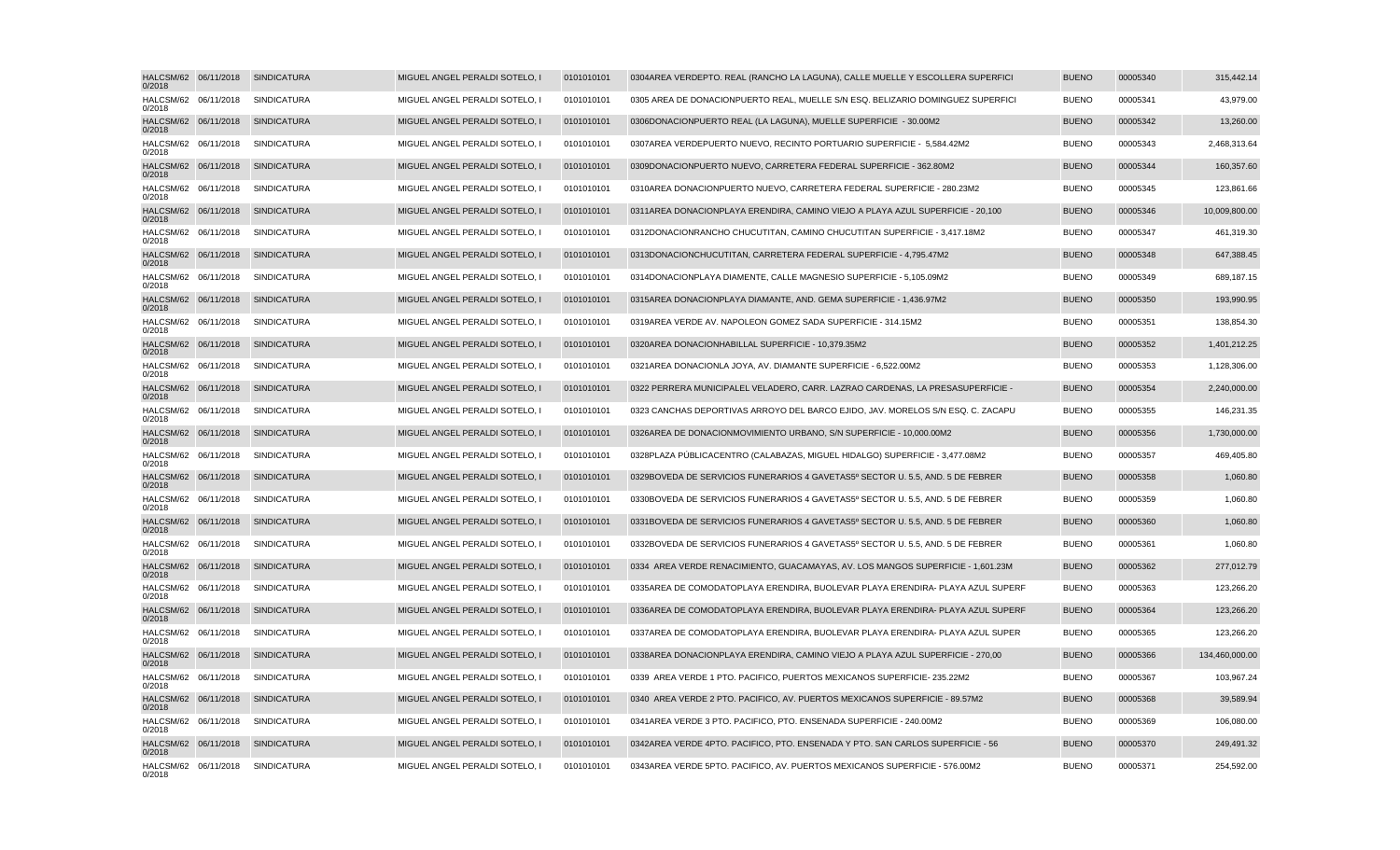| <b>PÓLIZA</b>                  | <b>FECHA</b> | <b>OFICINA</b>     | <b>RESPONSABLE</b>             | <b>CÓDIGO</b> | <b>ARTÍCULO</b>                                                                  | <b>ESTADO</b> | NO. DE<br><b>BIEN</b> | <b>VALOR</b><br><b>HISTÓRICO</b><br>G |
|--------------------------------|--------------|--------------------|--------------------------------|---------------|----------------------------------------------------------------------------------|---------------|-----------------------|---------------------------------------|
| HALCSM/62 06/11/2018<br>0/2018 |              | <b>SINDICATURA</b> | MIGUEL ANGEL PERALDI SOTELO, I | 0101010101    | 0347 AREA VERDE 9 PTO. PACIFICO, AV. PUERTOS MEXICANOS SUPERFICIE - 84.95M2      | <b>BUENO</b>  | 00005375              | 37,547.90                             |
| HALCSM/62 06/11/2018<br>0/2018 |              | <b>SINDICATURA</b> | MIGUEL ANGEL PERALDI SOTELO, I | 0101010101    | 0348 AREA VERDE 10 PTO. PACIFICO, AV. PUERTOS MEXICANOS SUPERFICIE - 505.72M2    | <b>BUENO</b>  | 00005376              | 223,528.24                            |
| HALCSM/62 06/11/2018<br>0/2018 |              | <b>SINDICATURA</b> | MIGUEL ANGEL PERALDI SOTELO, I | 0101010101    | 0349 AREA VERDE 11 PTO. PACIFICO, AV. PUERTOS MEXICANOS SUPERFICIE - 582.72M2    | <b>BUENO</b>  | 00005377              | 257,562.24                            |
| HALCSM/62 06/11/2018<br>0/2018 |              | <b>SINDICATURA</b> | MIGUEL ANGEL PERALDI SOTELO, I | 0101010101    | 0350 AREA VERDE 12 PTO. PACIFICO, AV. PUERTOS MEXICANOS SUPERFICIE - 576.00M2    | <b>BUENO</b>  | 00005378              | 254,592.00                            |
| HALCSM/62 06/11/2018<br>0/2018 |              | <b>SINDICATURA</b> | MIGUEL ANGEL PERALDI SOTELO, I | 0101010101    | 0351 AREA VERDE 13 PTO. PACIFICO, PUERTOS MEXICANOS SUPERFICIE - 549.63M2        | <b>BUENO</b>  | 00005379              | 242,936.46                            |
| HALCSM/62 06/11/2018<br>0/2018 |              | <b>SINDICATURA</b> | MIGUEL ANGEL PERALDI SOTELO, I | 0101010101    | 0352 AREA VERDE 14 PTO. PACIFICO, AV. PUERTOS MEXICANOS SUPERFICIE - 34.95M2     | <b>BUENO</b>  | 00005380              | 15,447.90                             |
| HALCSM/62 06/11/2018<br>0/2018 |              | <b>SINDICATURA</b> | MIGUEL ANGEL PERALDI SOTELO. I | 0101010101    | 0353 AREA VERDE 15 PTO, PACIFICO, AV, PUERTOS MEXICANOS SUPERFICIE - 505.72M2    | <b>BUENO</b>  | 00005381              | 223,528.24                            |
| HALCSM/62 06/11/2018<br>0/2018 |              | <b>SINDICATURA</b> | MIGUEL ANGEL PERALDI SOTELO, I | 0101010101    | 0354 AREA VERDE 16 PTO. PACIFICO, AV. PUERTOS MEXICANOS SUPERFICIE - 592.00M2    | <b>BUENO</b>  | 00005382              | 261,664.00                            |
| HALCSM/62 06/11/2018<br>0/2018 |              | <b>SINDICATURA</b> | MIGUEL ANGEL PERALDI SOTELO, I | 0101010101    | 0355 AREA VERDE 17 PTO. PACIFICO, PUERTOS MEXICANOS SUPERFICIE - 576.00M2        | <b>BUENO</b>  | 00005383              | 254,592.00                            |
| HALCSM/62 06/11/2018<br>0/2018 |              | <b>SINDICATURA</b> | MIGUEL ANGEL PERALDI SOTELO, I | 0101010101    | 0356 AREA VERDE 18 PTO. PACIFICO, AV. PUERTOS MEXICANOS SUPERFICIE - 84.95M2     | <b>BUENO</b>  | 00005384              | 37,547.90                             |
| HALCSM/62 06/11/2018<br>0/2018 |              | <b>SINDICATURA</b> | MIGUEL ANGEL PERALDI SOTELO, I | 0101010101    | 0357 AREA VERDE 19 PTO. PACIFICO, PUERTO MADERO SUPERFICIE - 1,391.24M2          | <b>BUENO</b>  | 00005385              | 614,928.08                            |
| HALCSM/62 06/11/2018<br>0/2018 |              | <b>SINDICATURA</b> | MIGUEL ANGEL PERALDI SOTELO, I | 0101010101    | 0358 AREA DE DONACION 1 PTO. PACIFICO, C. S/N VIALIDAD SECUNDARIA SUPERFICIE- 7  | <b>BUENO</b>  | 00005386              | 3,267,529.20                          |
| HALCSM/62 06/11/2018<br>0/2018 |              | <b>SINDICATURA</b> | MIGUEL ANGEL PERALDI SOTELO, I | 0101010101    | 0359 AREA DE DONACION 2 PTO. PACIFICO, C. S/N VIALIDAD SECUNDARIA SUPERFICIE -   | <b>BUENO</b>  | 00005387              | 58,370.52                             |
| HALCSM/62 06/11/2018<br>0/2018 |              | <b>SINDICATURA</b> | MIGUEL ANGEL PERALDI SOTELO, I | 0101010101    | 0360 AREA VERDE PLAYA DIAMANTES, AV. PERLA SUPERFICIE - 2,270.03M2               | <b>BUENO</b>  | 00005388              | 306,454.05                            |
| HALCSM/62 06/11/2018<br>0/2018 |              | SINDICATURA        | MIGUEL ANGEL PERALDI SOTELO, I | 0101010101    | 0361 AREA VERDE PLAYA DIAMANTE C. DIAMANTE SUPERFICIE - 516.74M2                 | <b>BUENO</b>  | 00005389              | 69,759.90                             |
| HALCSM/62 06/11/2018<br>0/2018 |              | <b>SINDICATURA</b> | MIGUEL ANGEL PERALDI SOTELO, I | 0101010101    | 0362 AREA VERDE PLAYA DIAMANTE, AV. PERLA SUPERFICIE - 186.45M2                  | <b>BUENO</b>  | 00005390              | 25,170.75                             |
| HALCSM/62 06/11/2018<br>0/2018 |              | <b>SINDICATURA</b> | MIGUEL ANGEL PERALDI SOTELO, I | 0101010101    | 0364 DONACIÓN U- 4.12, AV. TARIACURI SUPERFICIE - 284,887.70M2                   | <b>BUENO</b>  | 00005391              | 125,920,363.40                        |
| HALCSM/62 06/11/2018<br>0/2018 |              | SINDICATURA        | MIGUEL ANGEL PERALDI SOTELO, I | 0101010101    | 0365 GUARDERIA(EN CONSTRUCCIÓN) EJIDO, CALLE III SUPERFICIE - 4,780.00M2         | <b>BUENO</b>  | 00005392              | 2,543,044.42                          |
| HALCSM/62 06/11/2018<br>0/2018 |              | <b>SINDICATURA</b> | MIGUEL ANGEL PERALDI SOTELO, I | 0101010101    | 0366 CENTRO DE REHABILITACION FISICA (CRI) 3ER. SECTOR U-3.3, AV. TULIPANES, ESQ | <b>BUENO</b>  | 00005393              | 917,728.88                            |
| HALCSM/62 06/11/2018<br>0/2018 |              | <b>SINDICATURA</b> | MIGUEL ANGEL PERALDI SOTELO, I | 0302040101    | 0366 CENTRO DE REHABILITACION FISICA (CRI) 3ER. SECTOR U-3.3, AV. TULIPANES, ES  | <b>BUENO</b>  | 00005394              | 7,066,117.67                          |
| HALCSM/62 06/11/2018<br>0/2018 |              | SINDICATURA        | MIGUEL ANGEL PERALDI SOTELO, I | 0101010101    | 0367 AREA PARA PANTEÓN EJIDAL S/N SUPERFICIE - 243.659.23M2                      | <b>BUENO</b>  | 00005395              | 7,066,117.67                          |

#### **REPORTE GENERAL DE BIENES INMUEBLES (EXISTENCIAS) AL 22/07/2019**

# E

# **MUNICIPIO DE LÁZARO CÁRDENAS, MICHOACÁN**

| 0/2018 | HALCSM/62 06/11/2018 SINDICATURA | MIGUEL ANGEL PERALDI SOTELO. I | 0101010101 | 0344 AREA VERDE 6 PTO, PACIFICO, PUERTOS MEXICANOS SUPERFICIE - 576,00M2     | <b>BUENO</b> | 00005372 | 254,592.00 |
|--------|----------------------------------|--------------------------------|------------|------------------------------------------------------------------------------|--------------|----------|------------|
| 0/2018 | HALCSM/62 06/11/2018 SINDICATURA | MIGUEL ANGEL PERALDI SOTELO. I | 0101010101 | 0345 AREA VERDE 7 PTO. PACIFICO. AV. PUERTOS MEXICANOS SUPERFICIE - 576.00M2 | <b>BUENO</b> | 00005373 | 254.592.00 |
| 0/2018 | HALCSM/62 06/11/2018 SINDICATURA | MIGUEL ANGEL PERALDI SOTELO. I | 0101010101 | 0346 AREA VERDE 8 PTO, PACIFICO, AV, PUERTOS MEXICANOS SUPERFICIE - 512.20M2 | <b>BUENO</b> | 00005374 | 226,304.00 |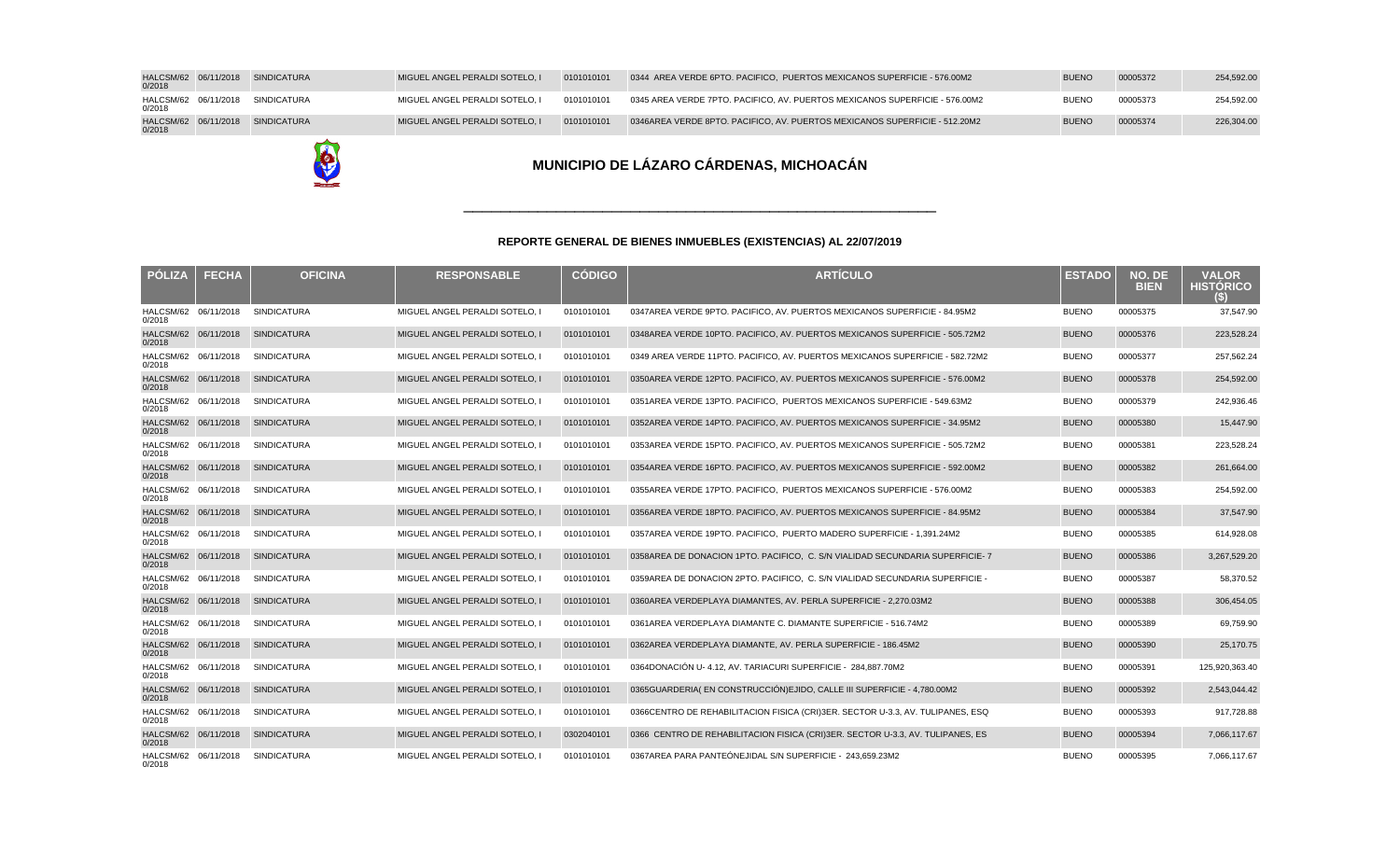| HALCSM/62 06/11/2018<br>0/2018 | <b>SINDICATURA</b> | MIGUEL ANGEL PERALDI SOTELO. I | 0101010101 | 0368 AREA P/CONTINUACION DE AV. TARIACURI EJIDO LA FLORIDA. AV. TARIACURI Y LIBR | <b>BUENO</b> | 00005396 | 1,089,938.36 |
|--------------------------------|--------------------|--------------------------------|------------|----------------------------------------------------------------------------------|--------------|----------|--------------|
| HALCSM/62 06/11/2018<br>0/2018 | <b>SINDICATURA</b> | MIGUEL ANGEL PERALDI SOTELO. I | 0101010101 | 0369 AREA VERDE RINCONADA DEL BALSAS, ARROYO LAS ALAJAS SUPERFICIE - 2.116.48M2  | <b>BUENO</b> | 00005397 | 1,136,549.76 |
| HALCSM/62 06/11/2018<br>0/2018 | <b>SINDICATURA</b> | MIGUEL ANGEL PERALDI SOTELO. I | 0101010101 | 0370 AREA VERDE RINCONADA DEL BALSAS, ARROYO LAS ALAJAS SUPERFICIE - 3.283.44M2  | <b>BUENO</b> | 00005398 | 1,763,207.28 |
| HALCSM/62 06/11/2018<br>0/2018 | <b>SINDICATURA</b> | MIGUEL ANGEL PERALDI SOTELO. I | 0101010101 | 0371 AREA VERDE RINCONADA DEL BALSAS, ARROYO LAS ALAJAS SUPERFICIE - 1.971.55M2  | <b>BUENO</b> | 00005399 | 1,058,722.35 |
| HALCSM/62 06/11/2018<br>0/2018 | <b>SINDICATURA</b> | MIGUEL ANGEL PERALDI SOTELO. I | 0101010101 | 0372 AREA VERDE LAS AMERICAS SUPERFICIE - 1,032.08M2                             | <b>BUENO</b> | 00005400 | 554,226.96   |
| HALCSM/62 06/11/2018<br>0/2018 | <b>SINDICATURA</b> | MIGUEL ANGEL PERALDI SOTELO. I | 0101010101 | 0373 AREA VERDE LAS AMERICAS SUPERFICIE - 738.40M2                               | <b>BUENO</b> | 00005401 | 396,520.80   |
| HALCSM/62 06/11/2018<br>0/2018 | <b>SINDICATURA</b> | MIGUEL ANGEL PERALDI SOTELO. I | 0101010101 | 0374 AREA VERDE LAS AMERICAS SUPERFICIE - 84.57M2                                | <b>BUENO</b> | 00005402 | 45,414.09    |
| HALCSM/62 06/11/2018<br>0/2018 | <b>SINDICATURA</b> | MIGUEL ANGEL PERALDI SOTELO. I | 0101010101 | 0375 AREA VERDE LAS AMERICAS SUPERFICIE - 84.57M2                                | <b>BUENO</b> | 00005403 | 45,414.09    |
| HALCSM/62 06/11/2018<br>0/2018 | <b>SINDICATURA</b> | MIGUEL ANGEL PERALDI SOTELO. I | 0101010101 | 0376 AREA VERDE LAS AMERICAS SUPERFICIE - 24.40M2                                | <b>BUENO</b> | 00005404 | 13,102.80    |
| HALCSM/62 06/11/2018<br>0/2018 | <b>SINDICATURA</b> | MIGUEL ANGEL PERALDI SOTELO. I | 0101010101 | 0377 AREA VERDE LAS AMERICAS SUPERFICIE - 19.36M2                                | <b>BUENO</b> | 00005405 | 10,396.32    |
| HALCSM/62 06/11/2018<br>0/2018 | <b>SINDICATURA</b> | MIGUEL ANGEL PERALDI SOTELO. I | 0101010101 | 0379 AREA DE DONACION FRACC, NAPOLEON GOMEZ SADA, PLANTA MOVIL SUPERFICIE - 2.3  | <b>BUENO</b> | 00005406 | 1,054,373.32 |
| HALCSM/62 06/11/2018<br>0/2018 | <b>SINDICATURA</b> | MIGUEL ANGEL PERALDI SOTELO. I | 0101010101 | 0380 AREA DE DONACION VILLAMAR CARACOL SUPERFICIE - 3,845.49M2                   | <b>BUENO</b> | 00005407 | 192,063.42   |
| HALCSM/62 06/11/2018<br>0/2018 | <b>SINDICATURA</b> | MIGUEL ANGEL PERALDI SOTELO. I | 0101010101 | 0381 AREA VERDE FRACC. LOMAS DEL TECNOLOGICO. LOMAS DE GOLETAS SUPERFICIE - 357. | <b>BUENO</b> | 00005408 | 158,085.72   |
| HALCSM/62 06/11/2018<br>0/2018 | SINDICATURA        | MIGUEL ANGEL PERALDI SOTELO. I | 0101010101 | 0382 AREA VERDE FRACC. LOMAS DEL TECNOLOGICO. AVENIDA VELEROS SUPERFICIE - 302.5 | <b>BUENO</b> | 00005409 | 133,713.84   |

E

## **MUNICIPIO DE LÁZARO CÁRDENAS, MICHOACÁN**

| <b>PÓLIZA</b>                  | <b>FECHA</b> | <b>OFICINA</b>     | <b>RESPONSABLE</b>             | <b>CÓDIGO</b> | <b>ARTÍCULO</b>                                                                  | <b>ESTADO</b> | NO. DE<br><b>BIEN</b> | <b>VALOR</b><br><b>HISTORICO</b><br>$\left(5\right)$ |
|--------------------------------|--------------|--------------------|--------------------------------|---------------|----------------------------------------------------------------------------------|---------------|-----------------------|------------------------------------------------------|
| HALCSM/62 06/11/2018<br>0/2018 |              | <b>SINDICATURA</b> | MIGUEL ANGEL PERALDI SOTELO, I | 0101010101    | 0383 AREA DONACION FRACC. RENACIMIENTO SUPERFICIE - 4,478.36M2                   | <b>BUENO</b>  | 00005410              | 129,872.44                                           |
| HALCSM/62 06/11/2018<br>0/2018 |              | <b>SINDICATURA</b> | MIGUEL ANGEL PERALDI SOTELO. I | 0101010101    | 0384 PARCELA 211 (CONSTRUCCIÒN DE CASAS) EJIDO GUACAMAYAS POR RADIO MEXICANA     | <b>BUENO</b>  | 00005411              | 8,100,000.00                                         |
| HALCSM/62 06/11/2018<br>0/2018 |              | <b>SINDICATURA</b> | MIGUEL ANGEL PERALDI SOTELO, I | 0302030209    | 0323 CANCHAS DEPORTIVAS ARROYO DEL BARCO EJIDO, JAV. MORELOS S/N ESQ. C. ZACAPU  | <b>BUENO</b>  | 00005412              | 527,103.76                                           |
| HALCSM/62 06/11/2018<br>0/2018 |              | <b>SINDICATURA</b> | MIGUEL ANGEL PERALDI SOTELO. I | 0101010101    | 0279 AREA DE DONACIÓN. DONACION EN 2 PARTES UNA DE 352.00 Y 415.18 LA ORILLA. F  | <b>BUENO</b>  | 00005413              | 339,093.56                                           |
| HALCSM/62 06/11/2018<br>0/2018 |              | <b>SINDICATURA</b> | MIGUEL ANGEL PERALDI SOTELO, I | 0101010101    | 0385 . AREA VERDE FRACC. NAPOLEON GOMEZ SADA, SECTOR "IV" SUPERFICIE: 4,206.69M  | <b>BUENO</b>  | 00005417              | 1,893,010.50                                         |
| HALCSM/62 06/11/2018<br>0/2018 |              | <b>SINDICATURA</b> | MIGUEL ANGEL PERALDI SOTELO. I | 0101010101    | 0386 AREA VERDE FRACC. NAPOLEON GOMEZ SADA, SECTOR "IV" SUPERFICIE: 2,098.80 M2  | <b>BUENO</b>  | 00005418              | 944,460.00                                           |
| HALCSM/62 06/11/2018<br>0/2018 |              | <b>SINDICATURA</b> | MIGUEL ANGEL PERALDI SOTELO, I | 0101010101    | 0387 AREA VERDE FRACC, NAPOLEON GOMEZ SADA, SECTOR "IV" SUPERFICIE: 1.600.00     | <b>BUENO</b>  | 00005419              | 720,000.00                                           |
| HALCSM/62 06/11/2018<br>0/2018 |              | <b>SINDICATURA</b> | MIGUEL ANGEL PERALDI SOTELO. I | 0101010101    | 0388 AREA VERDE FRACC, NAPOLEON GOMEZ SADA, SECTOR "IV" SUPERFICIE :574.90 M2    | <b>BUENO</b>  | 00005420              | 258,705.00                                           |
| HALCSM/62 06/11/2018<br>0/2018 |              | <b>SINDICATURA</b> | MIGUEL ANGEL PERALDI SOTELO, I | 0101010101    | 0389 AREA DE DONACION FRACC. NAPOLEON GOMEZ SADA, SECTOR "IV" SUPERFICIE : 8,468 | <b>BUENO</b>  | 00005421              | 3,810,906.00                                         |
| HALCSM/62 06/11/2018<br>0/2018 |              | <b>SINDICATURA</b> | MIGUEL ANGEL PERALDI SOTELO, I | 0102010101    | 390, TERRENO DONADO DE LA PARCELA 202 Z-2 P1/1, UBICADA EN EL EJIDO DE GUACAMAYA | <b>BUENO</b>  | 00005497              | 1,031,360.00                                         |